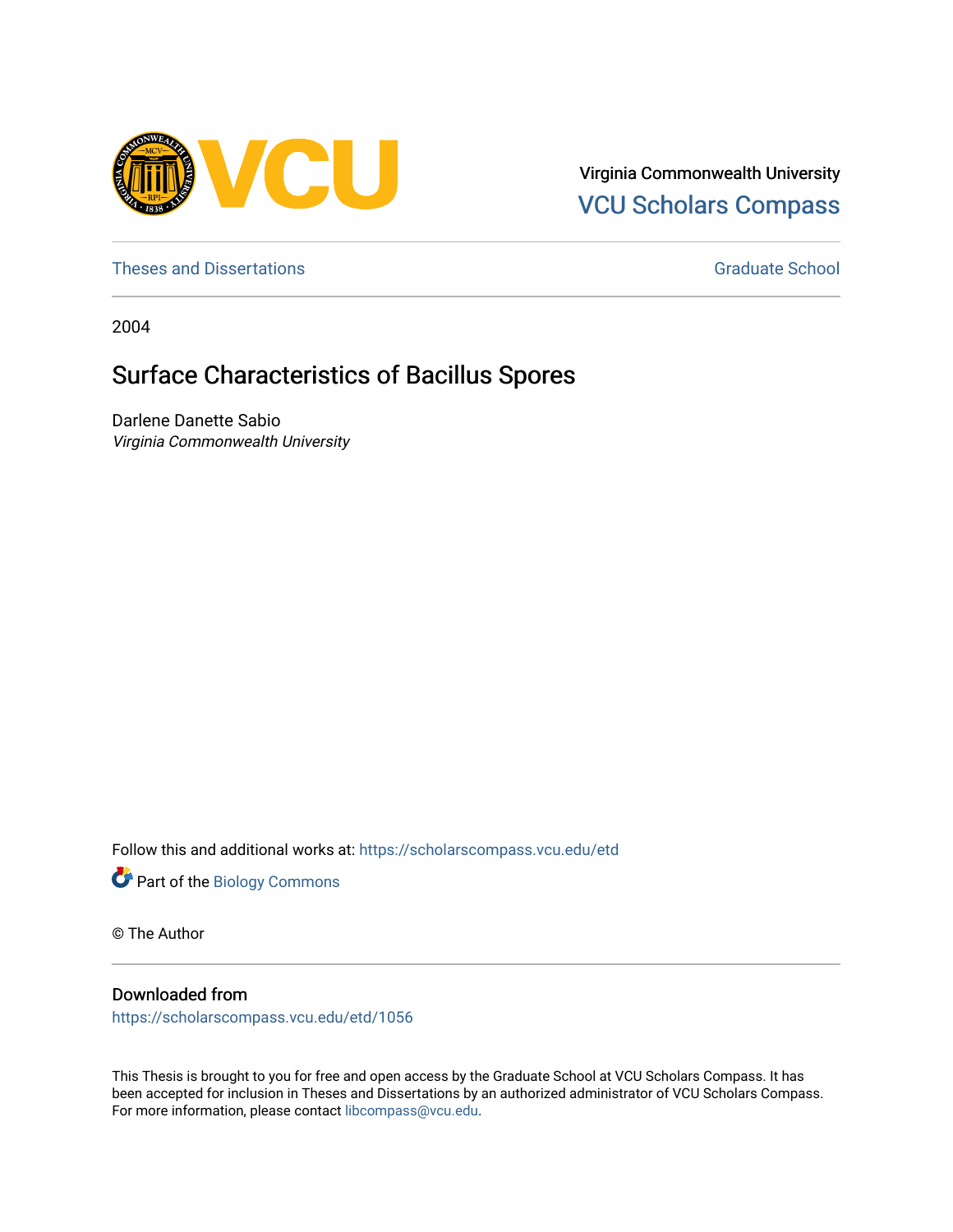## **College of Humanities and Sciences Virginia Commonwealth University**

This is to certify that the thesis prepared by Darlene Sabio entitled Surface Characteristics of Bacillus Spores has been approved by her committee as satisfactory completion of the thesis requirement for the degree of Master of Science.

Dr. Stanley R. Webb, Department of Biology, Director of Thesis

Dr. John E. Anderson, Department of Biology

Dr. Gregory C. Garman, Director, Center for Environmental Studies

Dr. Joseph H. Porter, Department of Psychology

Dr. Leonard A. Smock, Chairman, Department of Biology

Dr. Stephen D. Gottfredson, Dean, College of Humanities and Sciences

Dr. F. Douglas Boudinot, Dean, School of Graduate Studies

**Date**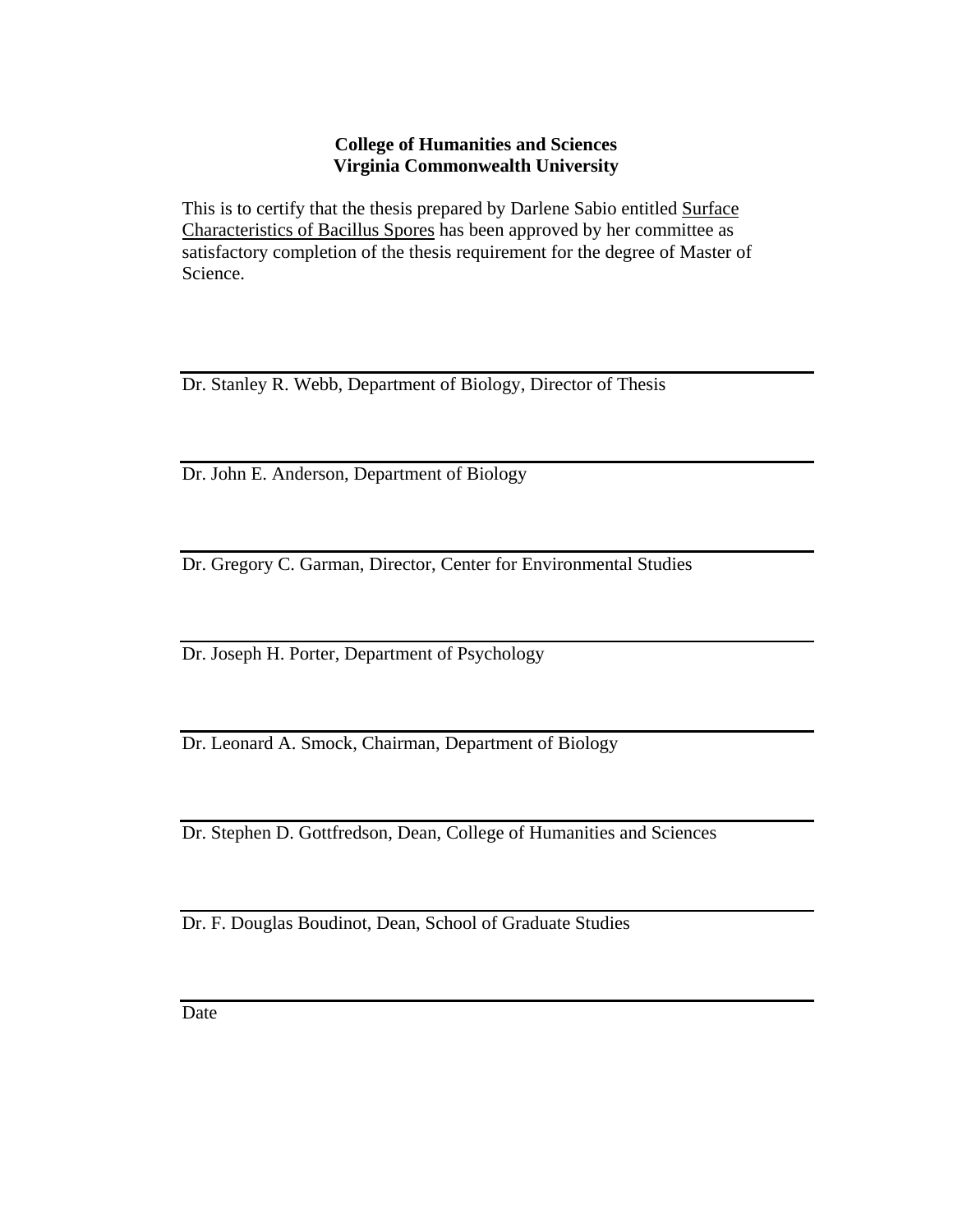Surface Characteristics of Bacillus Spores

A thesis submitted in partial fulfillment of the requirements for the degree of Master of Science at Virginia Commonwealth University.

by

Darlene Danette Sabio B.S. Eastern Mennonite University, 2002 B.A. University of South Florida, 1990

> Director: Dr. Stanley R. Webb Associate Professor Department of Biology

Virginia Commonwealth University Richmond, Virginia May, 2004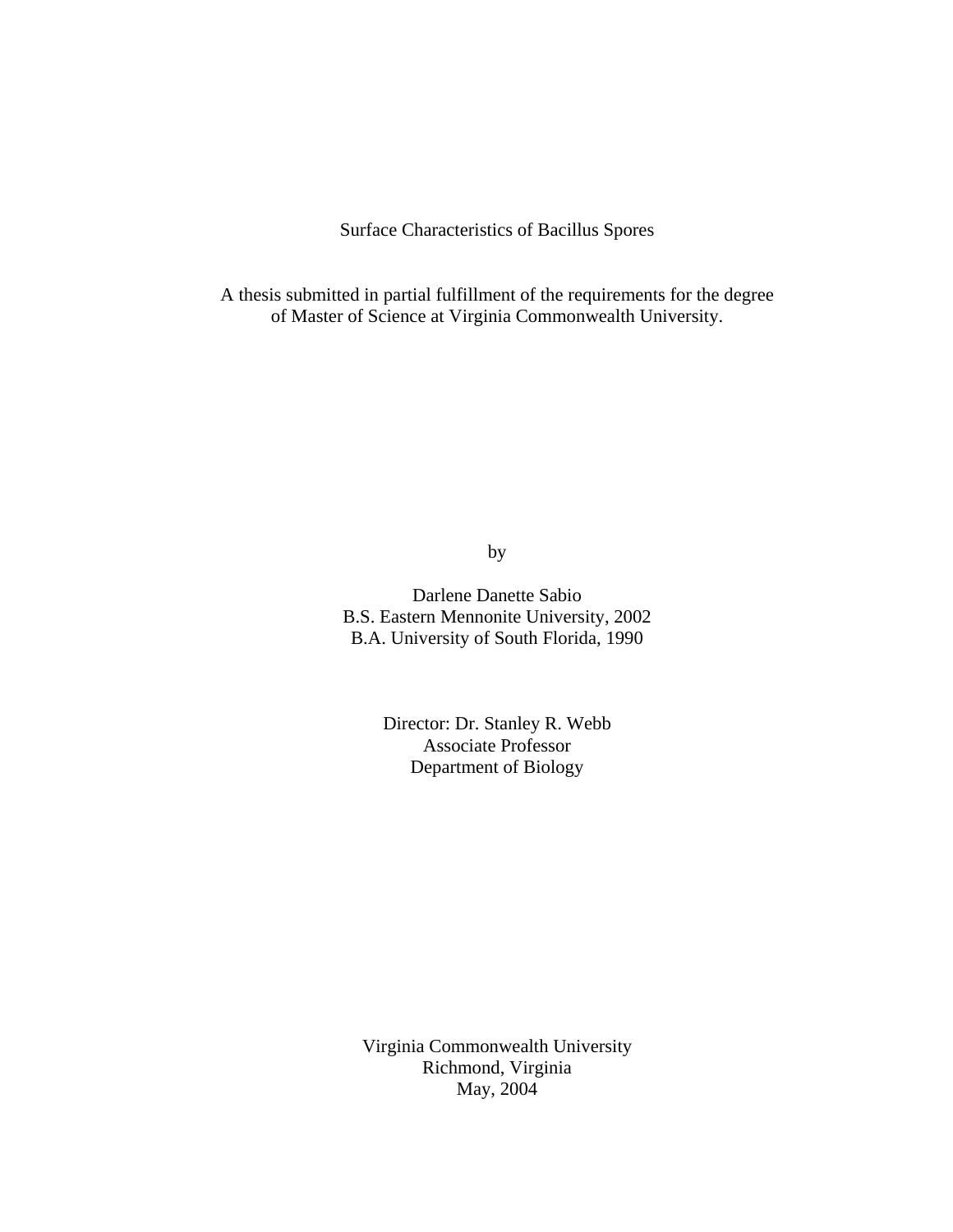### **Acknowledgement**

First I would like to thank the LORD for giving me the strength to bring this to fruition.

 Next I would like to thank my thesis committee members, Dr. Stanley Webb, Dr. John Anderson, Dr. Gregory Garman and Dr. Joseph Porter for their support, guidance and understanding. I am enormously indebted to Dr. Webb for his immeasurable well of patience during the research of this project and writing of this thesis. I would also like to thank Jean Nelson for providing the spectrofluorometric images and Judy Williamson from the Department of Anatomy and Neurobiology for the scanning electron micrographs. I would like to thank Christiaan van Ooij from the Department of Cellular and Molecular Biology at Harvard University for samples coded BS3 and BS4, N-PY79 and CVO 1000, respectively. Both were identified as *Bacillus subtilis* strains. Thanks also to Dr. Mike Ringleberg, CRREL, USA,CE., Hanover, NH and Phillip Morris Inc., Richmond, Virginia for MIDI fatty acid analysis. Thanks also to Dr. Greg Buck, VCU for identification of spore isolates by 16S ribosomal DNA analysis.

 In addition, I would like to thank my lab coworkers, Jarrod Edwards, Susan Wallmeyer, Jean Kim and Heather Washburn for their encouragement.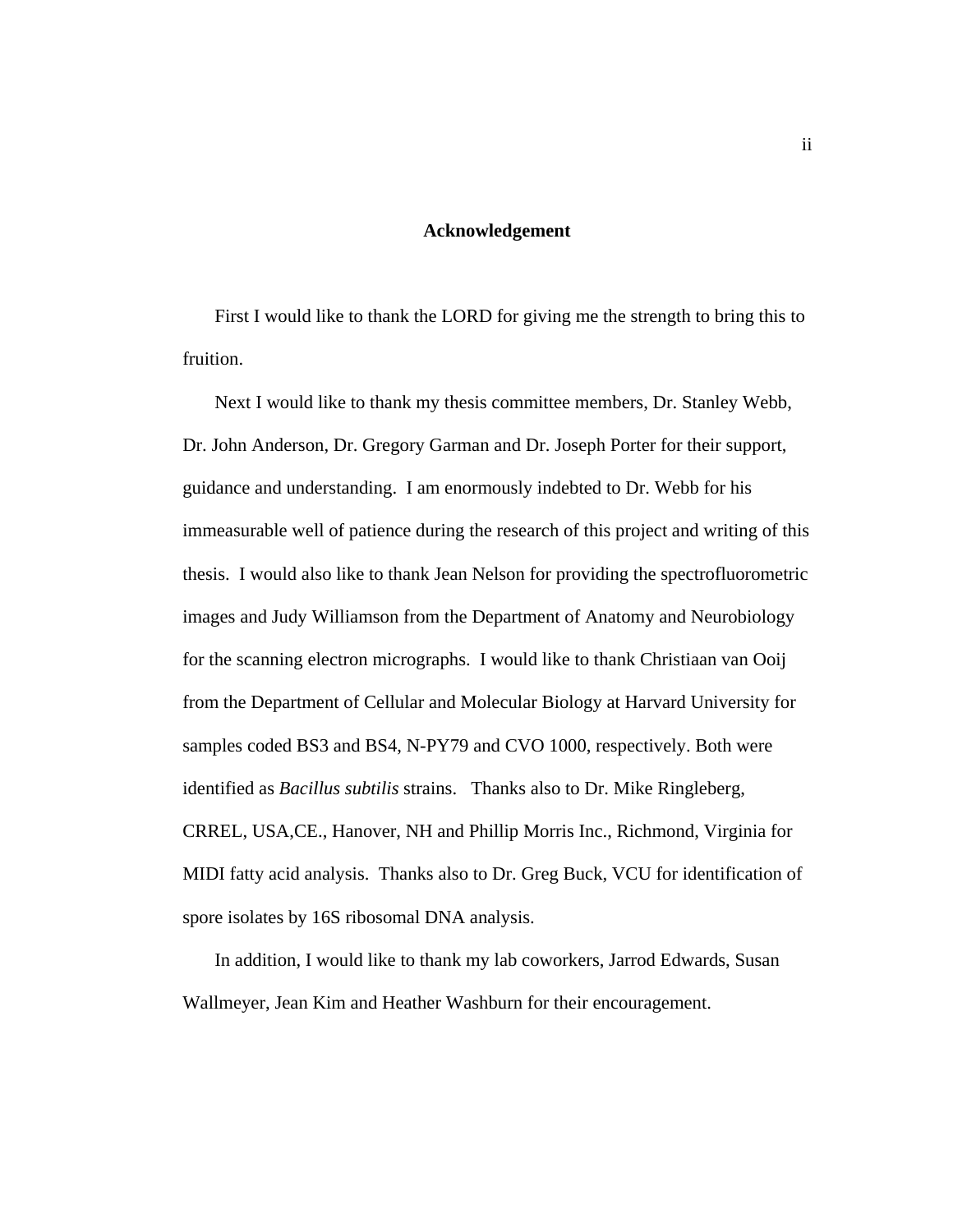I would like to thank Jill Reid, Emily Watkinson and Miranda Deemer and Donna Huggins for their support and kindness.

 Finally, I would like to thank my husband, Boyd Martin for his love, understanding, prayers, and encouragement and for shouldering much of the burden so I could concentrate on school.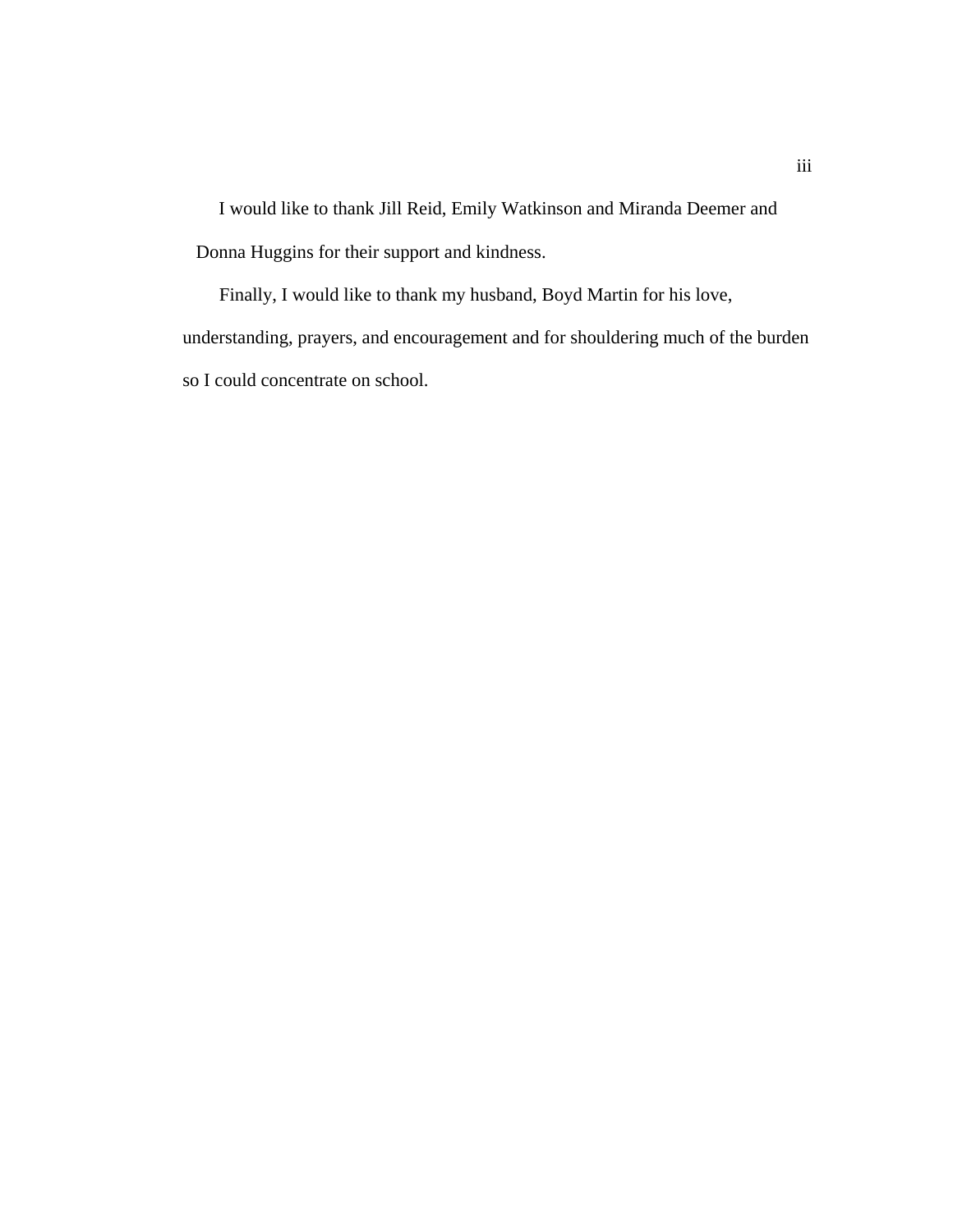## **Table of Contents**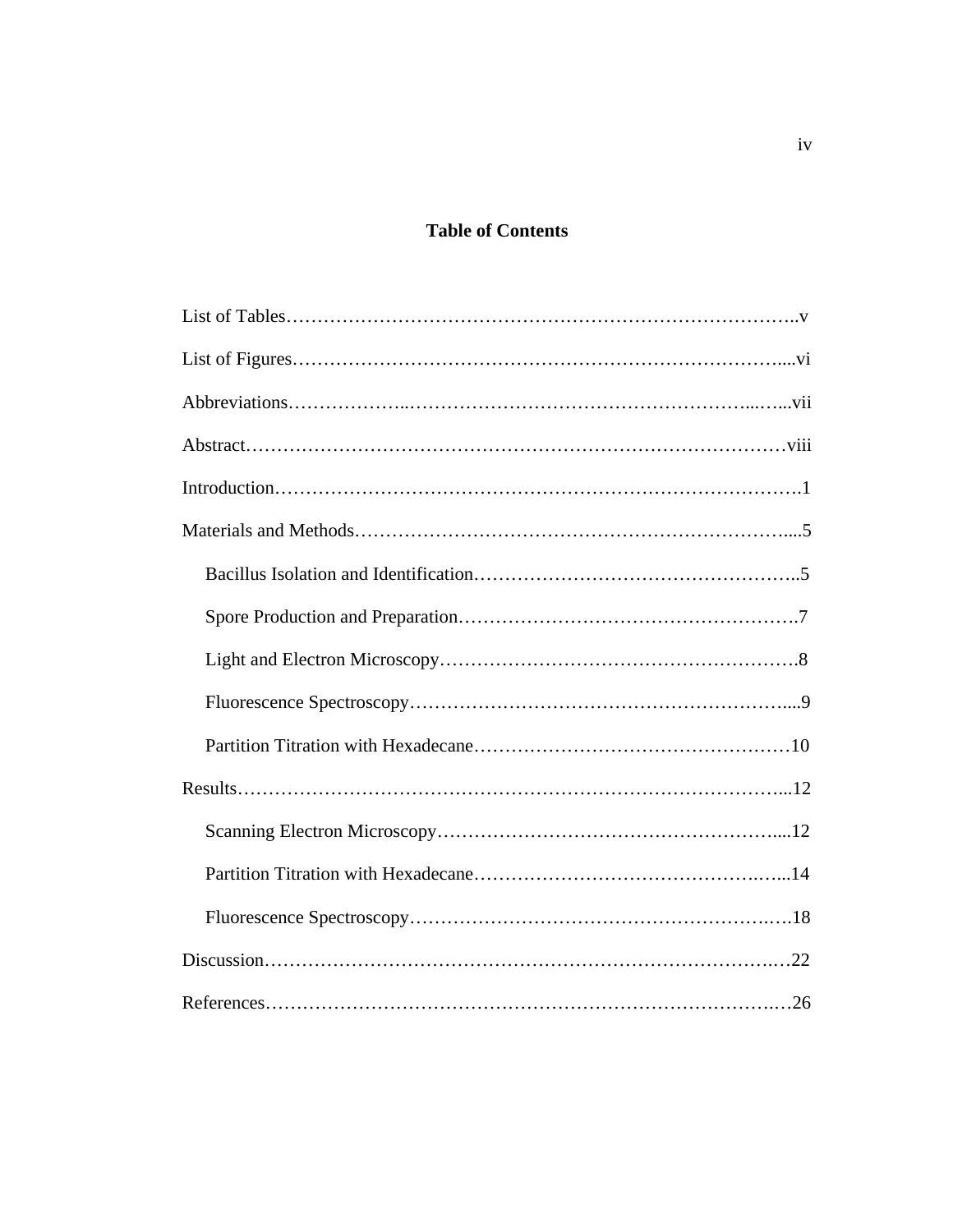## **List of Tables**

| Table | Page |
|-------|------|
|       |      |
|       |      |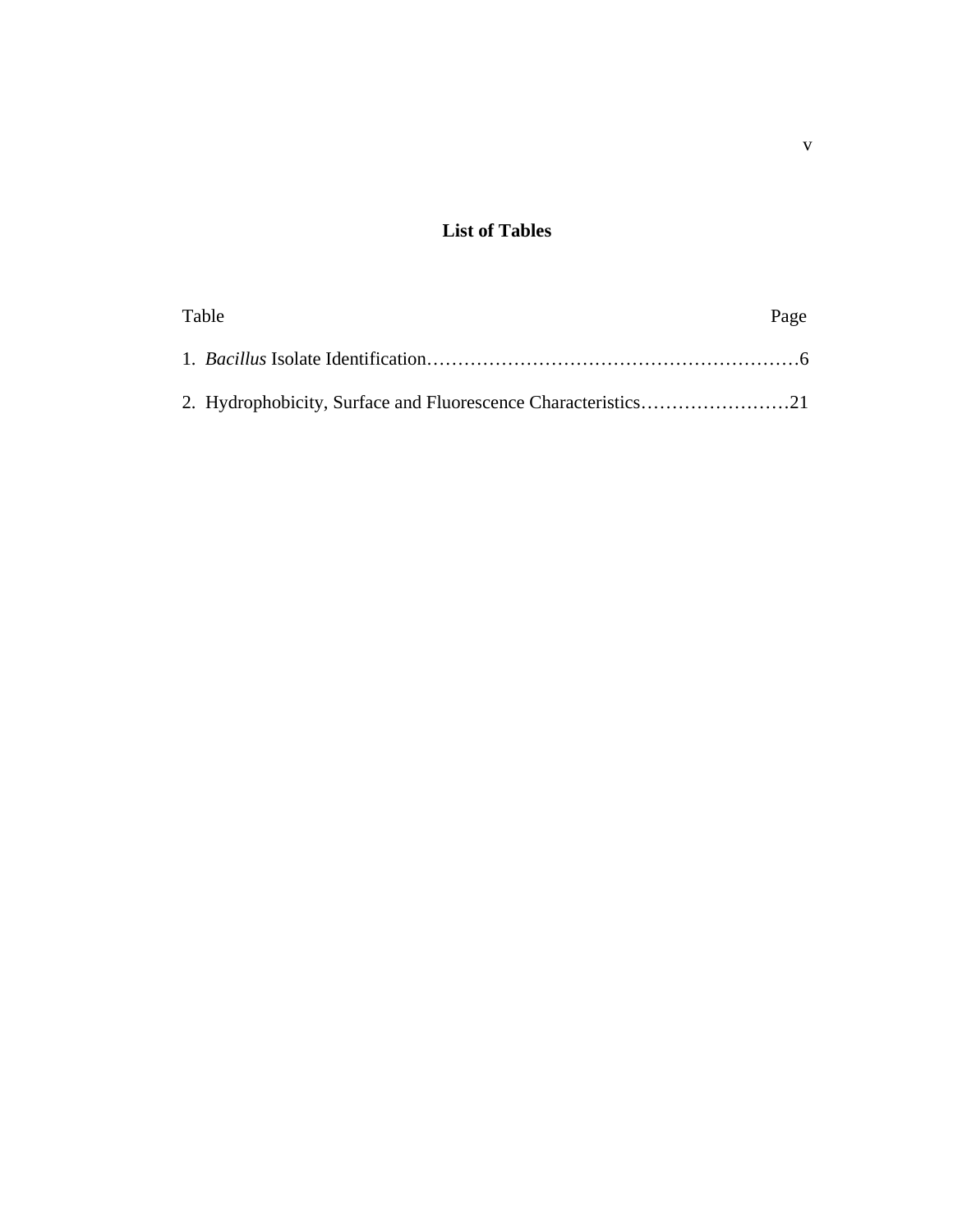## **List of Figures**

| Figure | Page |
|--------|------|
|        |      |
|        |      |
|        |      |
|        |      |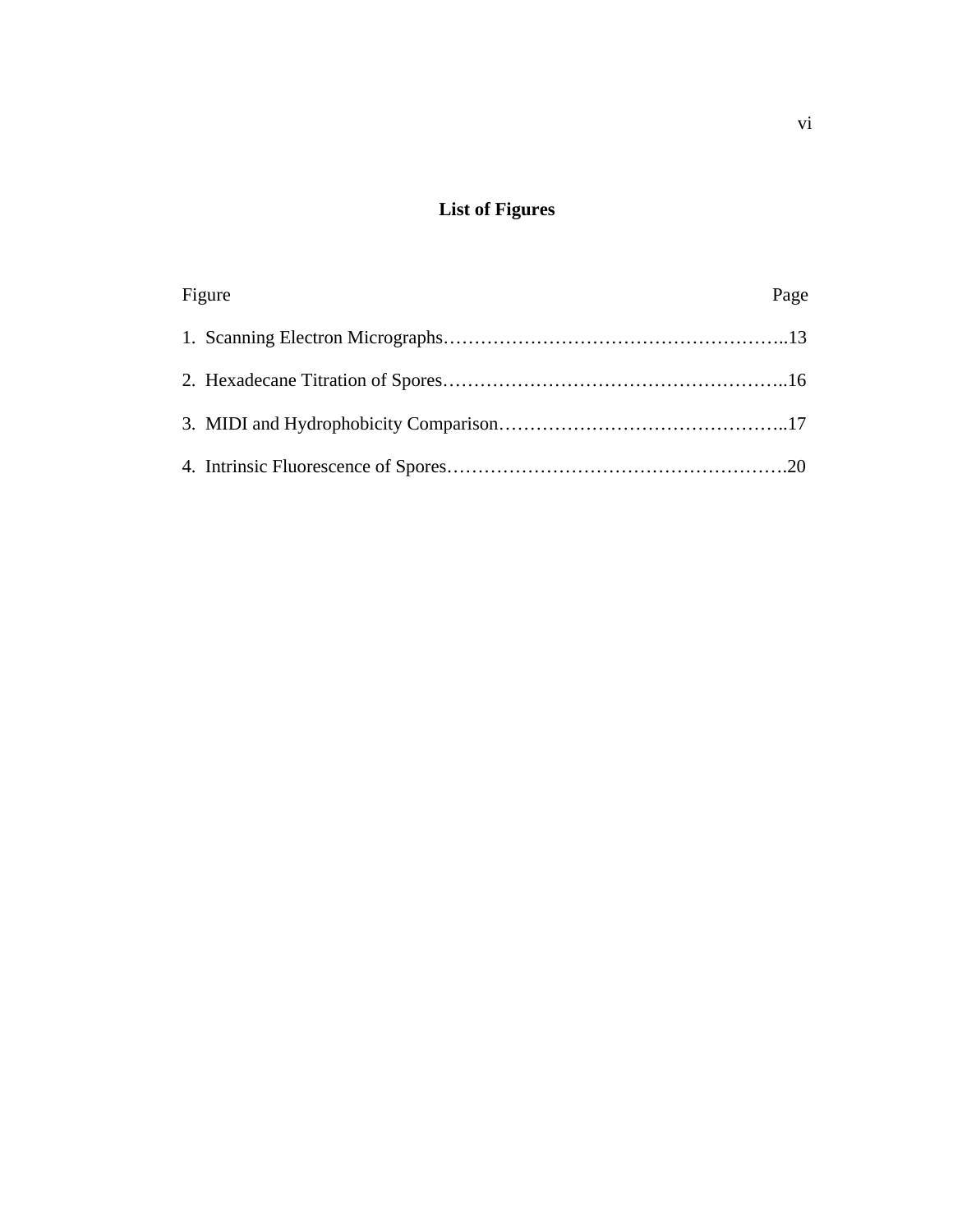## **Abbreviations**

| A | Appendages |
|---|------------|
|---|------------|

- BC *Bacillus cereus*
- BHI Brain Heart Infusion broth
- BL *Bacillus licheniformis*
- BS *Bacillus subtilis*
- cps Counts per second
- DPA Diplicolinic acid
- EEM Excitation-Emission Matrices
- Em Emission
- Ex Excitation
- FL Fluorescence Intensity
- nm Nanometers
- pk peak
- SEM Scanning Electron Microscopy/ Scanning Electron Micrograph
- TLS Total Luminescence Spectroscopy
- TSA Tryptic Soy Agar
- VP *Virgibacillus pantothenicus*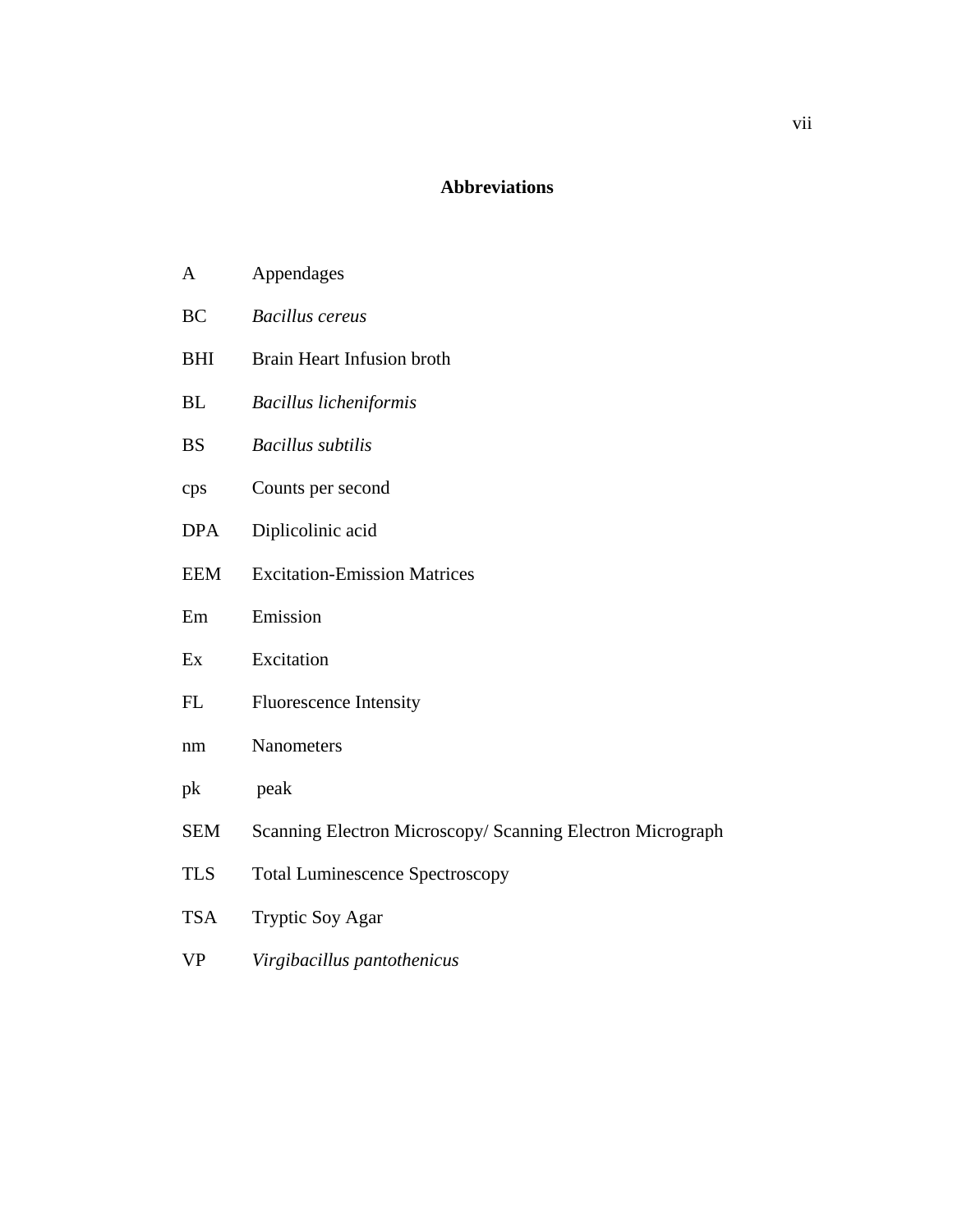#### **Abstract**

#### SURFACE CHARACTERISTICS OF BACILLUS SPORES

Darlene D. Sabio, M.S.

A thesis submitted in partial fulfillment of the requirements for the degree of Master of Science at Virginia Commonwealth University.

Virginia Commonwealth University, 2004

Director: Dr. Stanley R. Webb, Associate Professor, Department of Biology

Rapid isolation and identification of spores from various environmental samples is necessitated because anthrax spores can be used as biological weapons. The hydrophobic nature of spores may allow for their rapid concentration and partial purification from contaminating materials. In this study, spores from four taxonomic groups of *Bacillaceae* were isolated, purified and characterized for hydrophobicity by hexadecane partitioning, surface morphology by scanning electron microscopy, and steady-state fluorescence by spectroscopy. The morphology of spores was similar within taxonomic groups and dissimilar between groups. Spore hydrophobicity ranged from 0.3% to 65% and all spores had fluorescence emission peaks at 335 nm and 450 nm. The excitation maxima for the peak at 450 nm were shifted to higher wavelengths for the least hydrophobic spores. Regression analysis demonstrated a correlation between the taxonomic identity, as established by fatty acid analyses, and hydrophobicity. Hydrophobicity can be used to help isolate spores from complex environmental samples and intrinsic fluorescence is helpful in discriminating the taxonomic groups.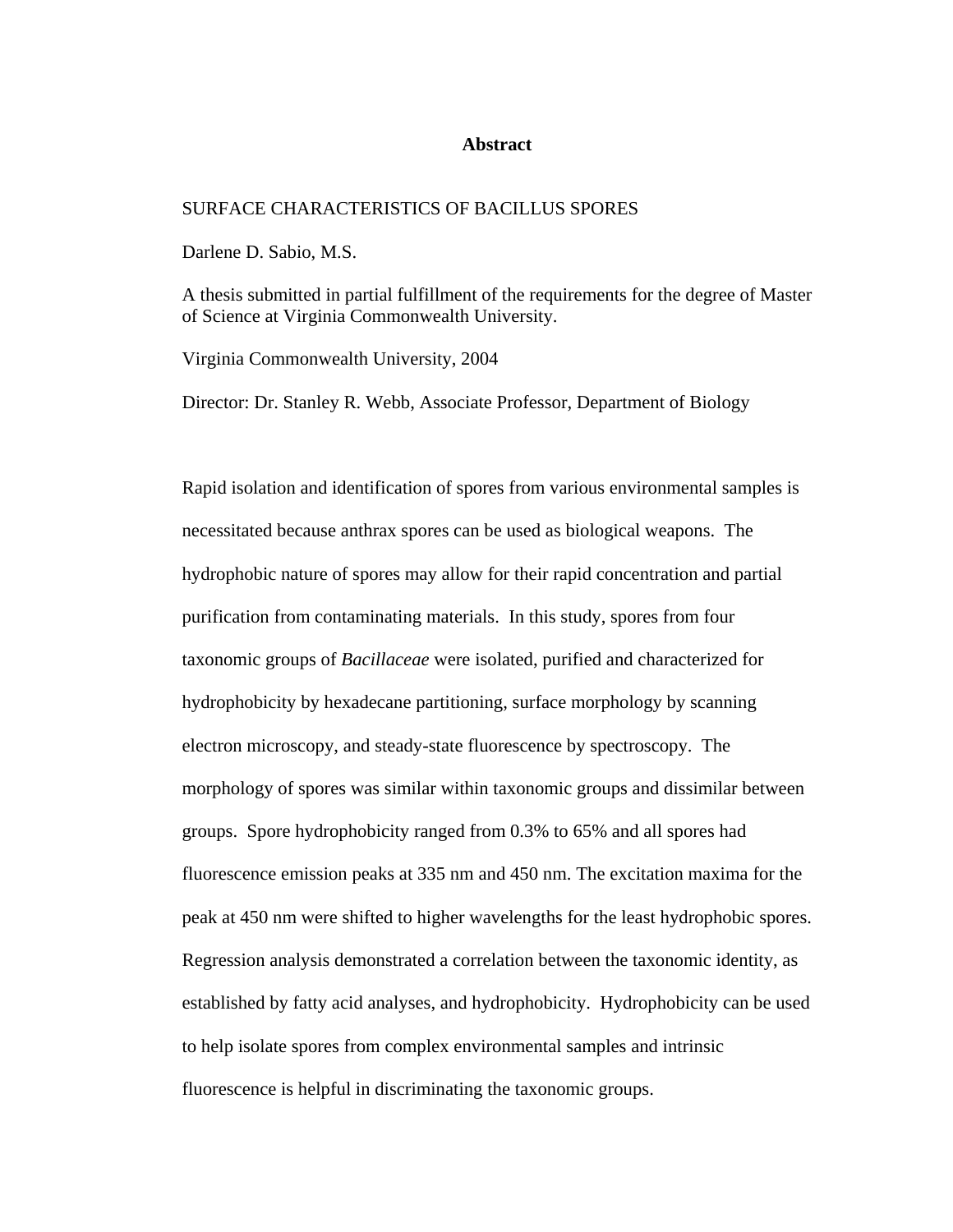### **INTRODUCTION**

Members of several bacterial genera, including those of *Bacillus* and *Clostridium,* have a unique survival mechanism when environmental conditions are inhospitable (Moat, et al., 1995, Sneath, 1986). These species form endospores, commonly called bacterial spores; these spores are the most resilient life form. Spores keep the bacteria in a state of dormancy until optimal environmental conditions allow for survival and growth of the vegetative bacteria (Driks, 2002, Wipat, et al., 1999).

 Cano et al. (1995) extracted and germinated an ancient relative of *Bacillus sphaericus* from an extinct bee, encased in a piece of Dominican amber which was approximately 25 to 40 million years old. Vreeland et al. (2000) further illustrated the survival of spores by recovering and germinating a halotolerant *Bacillus* sp. from a 250 million year old salt crystal. DNA analysis determined the lineage of this specimen to be related to *B. marismortui* and *Virgibacillus pantotheniticus*.

 One spore is formed from one vegetative bacterium. Each spore is composed of a protoplast, a protoplast membrane, cortex and three coat layers (Turnbill, 1996). This multilayered outer shell excludes macromolecules. An additional heat and chemical resistant component in the cortex, peptidoglycan, increases the spore's resiliency (Turnbill, 1996). *Bacillus* spores central protoplast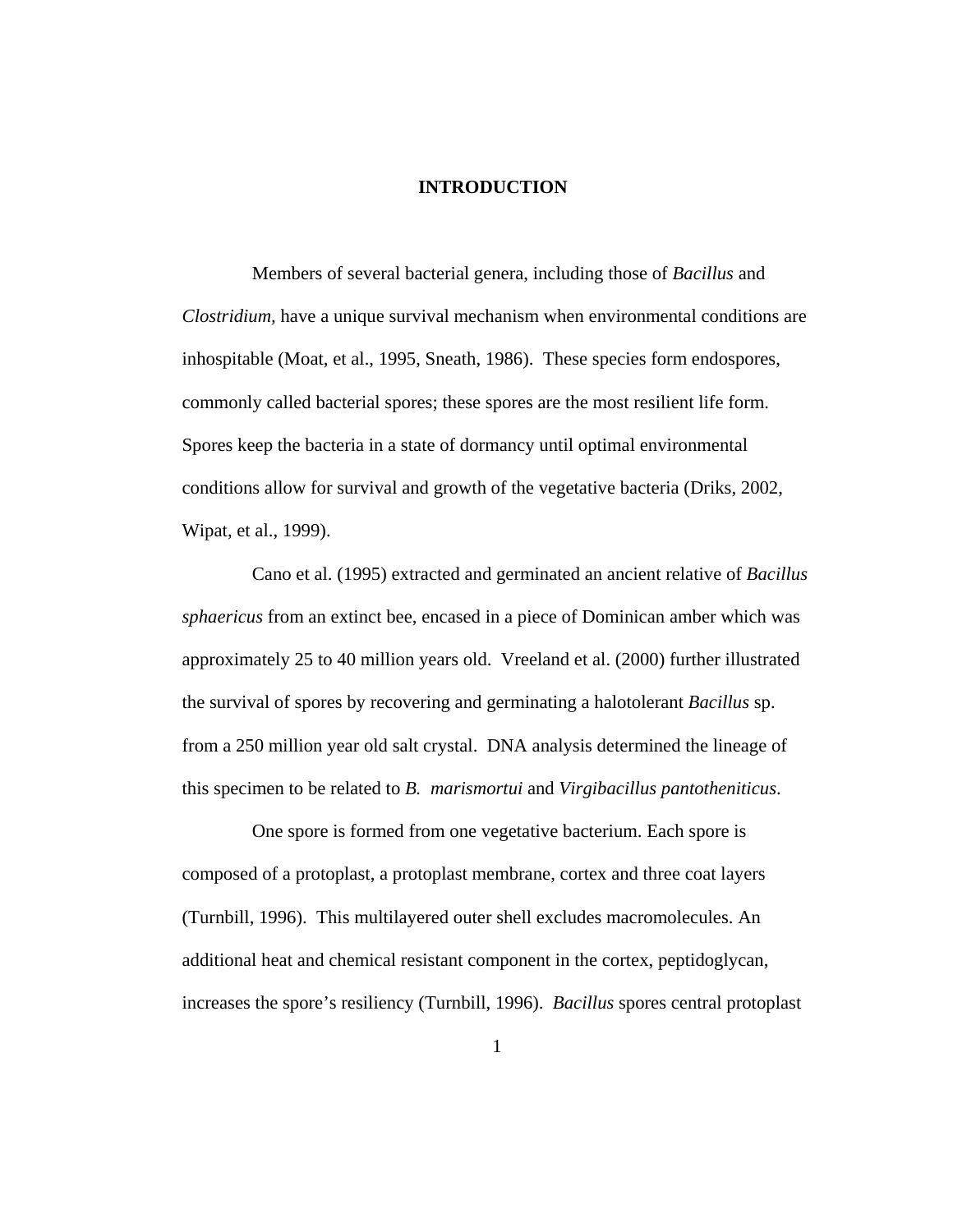contains diplicolinic acid, (DPA), the component necessary for high temperature tolerance (Turnbill, 1996). Slieman et al. (2001) found that approximately 10 percent of a spore's dry weight is DPA. DPA exists as a calcium complex. Rosen et al. (1997) developed a terbium chloride assay to identify and quantify endospore concentrations utilizing this DPA- $Ca^{++}$  complex. The reaction between the calcium diplicolinic acid complex and terbium chloride results in a terbium (III) anion. This terbium anion is photoluminescent when in the presence of the DPA- $Ca^{++}$  complex and is easily recognized.

 Several species of *Bacillus* and *Clostridium* are important to human and animal health*.* Some examples include *C. botulinium, C. tetanus and C. perfringenes* which are the causative agents for botulism, tetanus and gas gangrene, respectively. *B. anthracis*, the agent of anthrax, is a zoonotic disease which primarily affects grazing animals and can also be a dangerous pathogen to humans. *B. anthracis* spores are known to survive along livestock trails in the United States causing frequent outbreaks in states from Texas to South Dakota (CDC, 2001). Spores of *B. anthracis* are excellent potential biological weapons. Two recent events illustrate this in which aerosolized anthrax laced letters were delivered to Capitol Hill and to an office building in Florida (Weis, et al., 2002; CDC 2002; CDC, 2001). Members of the *B. cereus* group can cause food poisoning in humans and related forms (eg. *B. thuringenesis*) are used in biological control of insect pests.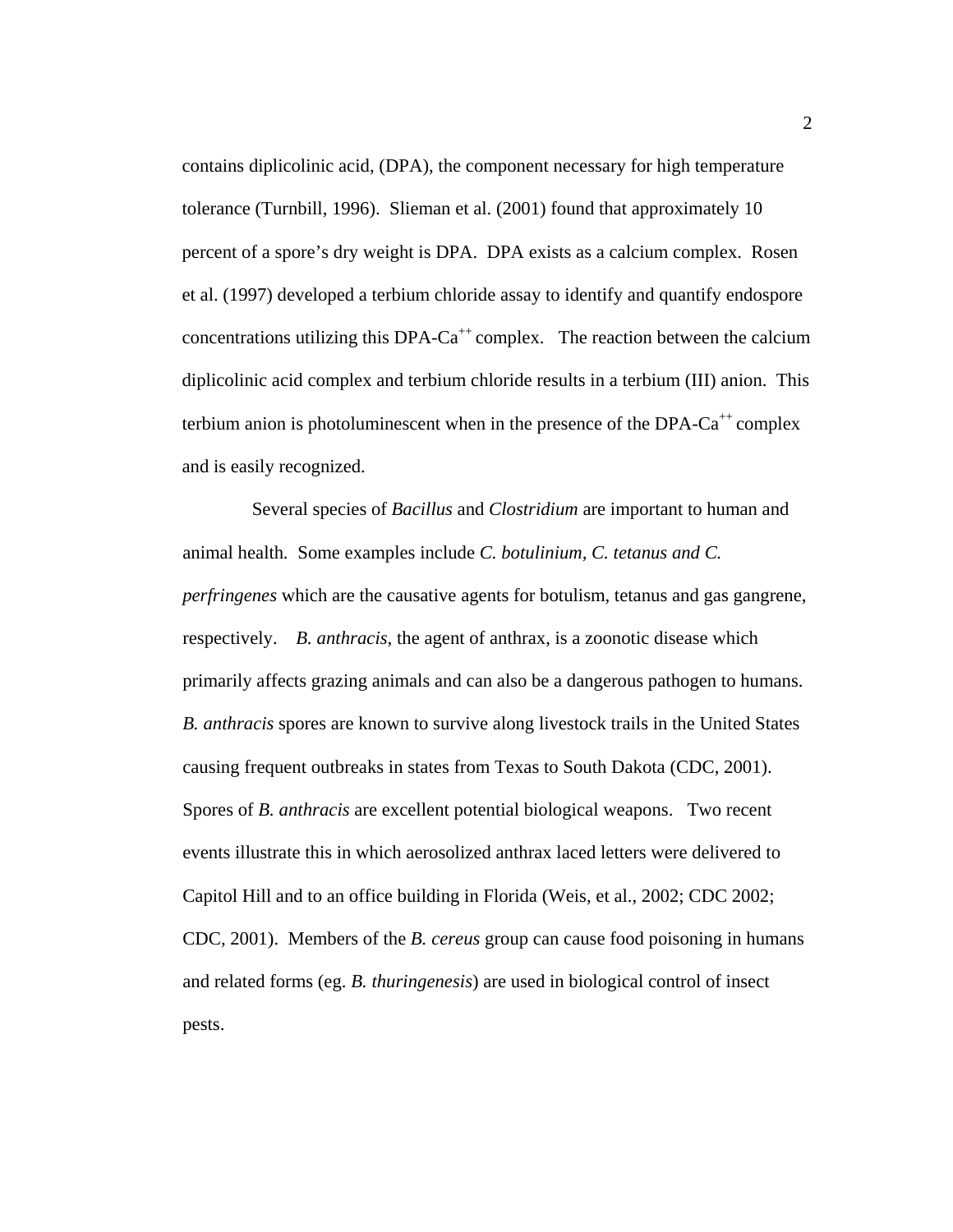As mentioned above, the protoplast is enveloped by the cortex, followed by three protein coats (Turnbill, 1996). However, members of the *B. cereus* group, which includes, *B. anthracis,* have an additional protective layer, the outer-most exosporium. These multilayered outer structures, which can make up half of the spore's weight, provide protection for the spores from chemical, physical and enzymatic degradation (Turnbill, 1996).

There are several reliable assays used to characterize and identify spores. Genetic identification relies on PCR- DNA sequencing to identify the species by their nucleotide sequences (Hansen, et al. 2001; Kolbert, 1999). Phenotypic identification relies on physiological profiling such as the Sherlock Microbial Identification System (MIDI Inc., Newark, DE), and BIOLOG, (Biolog, Inc., Hayward, CA). The MIDI system utilizes fatty acid analysis of the bacterium, and assigns a numerical value to the results, called a similarity index. This similarity index is then compared to an internal library which chooses the most similar identities for the microbes in question. BIOLOG is a cell-based test for utilization of carbon sources. It requires a 96-well plate with multiple carbon sources from which color changes are compared to a Biolog library to determine the identification of the bacterium. Steady-state fluorescence is a powerful tool for distinguishing differences in molecules and macromolecules and the technique may prove useful in examining spores. Fluorescence spectroscopy utilizes emission peaks to characterize spores. It is a sensitive technique because excitation is performed at a single wavelength. The resulting emission data are recorded at a

3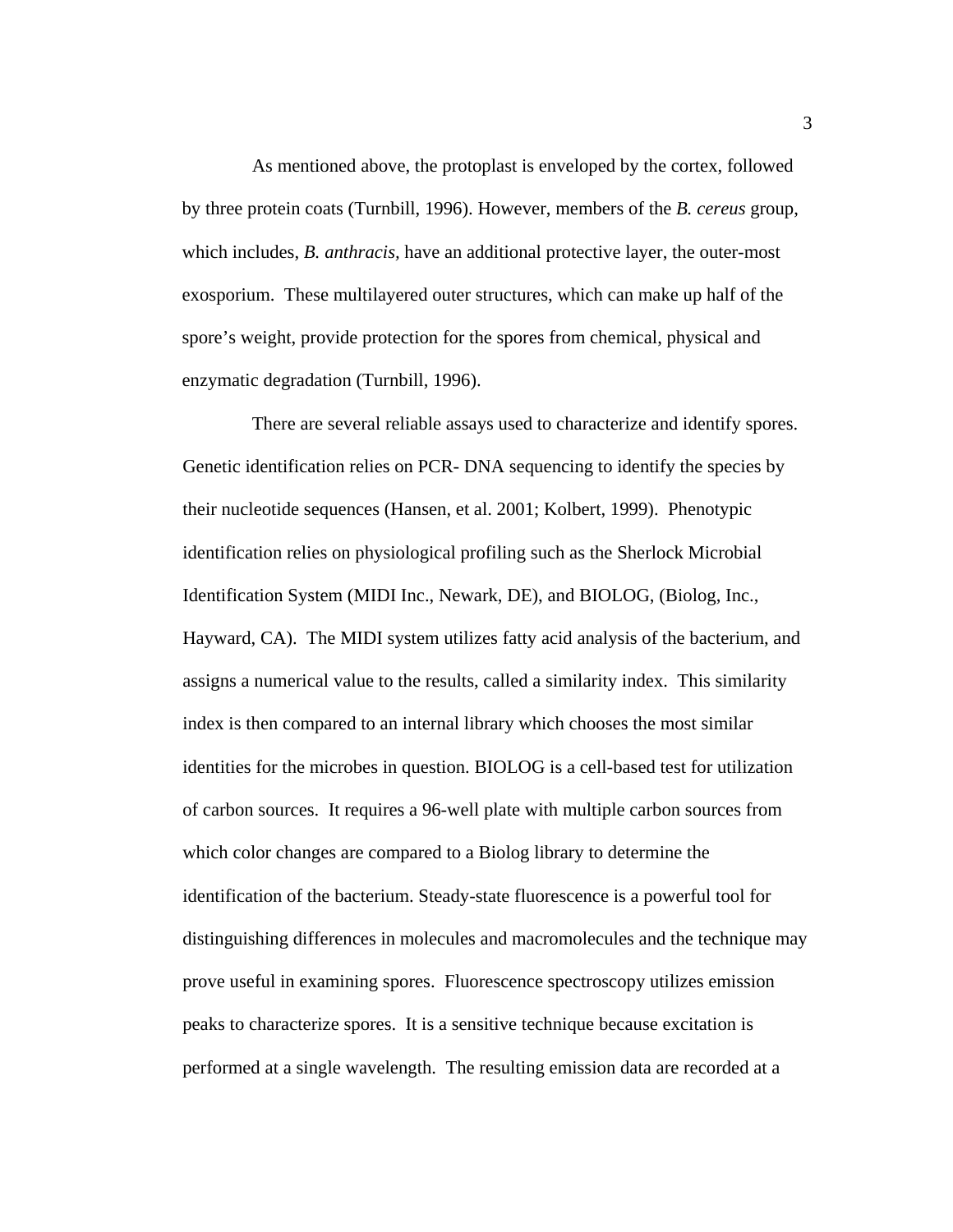longer wavelength. Bronk and Reinisch (1993) concluded that initial microbial identification could be generated using fluorescence spectroscopy. All spore assays are influenced by environmental contaminants (Kuske, et al., 1998, Balser, et al. 2002, Gamo et al. 1999) and each would benefit from isolation, concentration and purification.

One technique that may aid in spore isolation and concentration from environmental samples is to use partitioning into hexadecane or some similar hydrophobic material whereby hydrophobic spores would partition into the hydrocarbon and hydrophilic spores would remain in the aqueous phase. Rosenberg et al. (1980) found pure laboratory bacterial cultures exhibited different degrees of hydrophobicity depending on genus and species nearly a quarter century ago. Koshikawa et al. (1989), using hexadecane titration, found that clean laboratory isolates exhibited different degrees of hydrophobicity.

 Because *Bacillus* spores have been used as biological weapons, any information on their isolation, recovery and growth would be valuable. Techniques to enhance recovery and detection in the environment would be a valuable tool. The objectives of this project were to develop a better understanding of surface characteristics of bacterial spores and to determine if these differences could be used to enhance the isolation, detection and identification of spores. Spores from laboratory stocks and new environmental isolates were compared using light and electron microscopy, total luminescent spectroscopy (TLS) and relative surface hydrophobicity and hexadecane partitioning.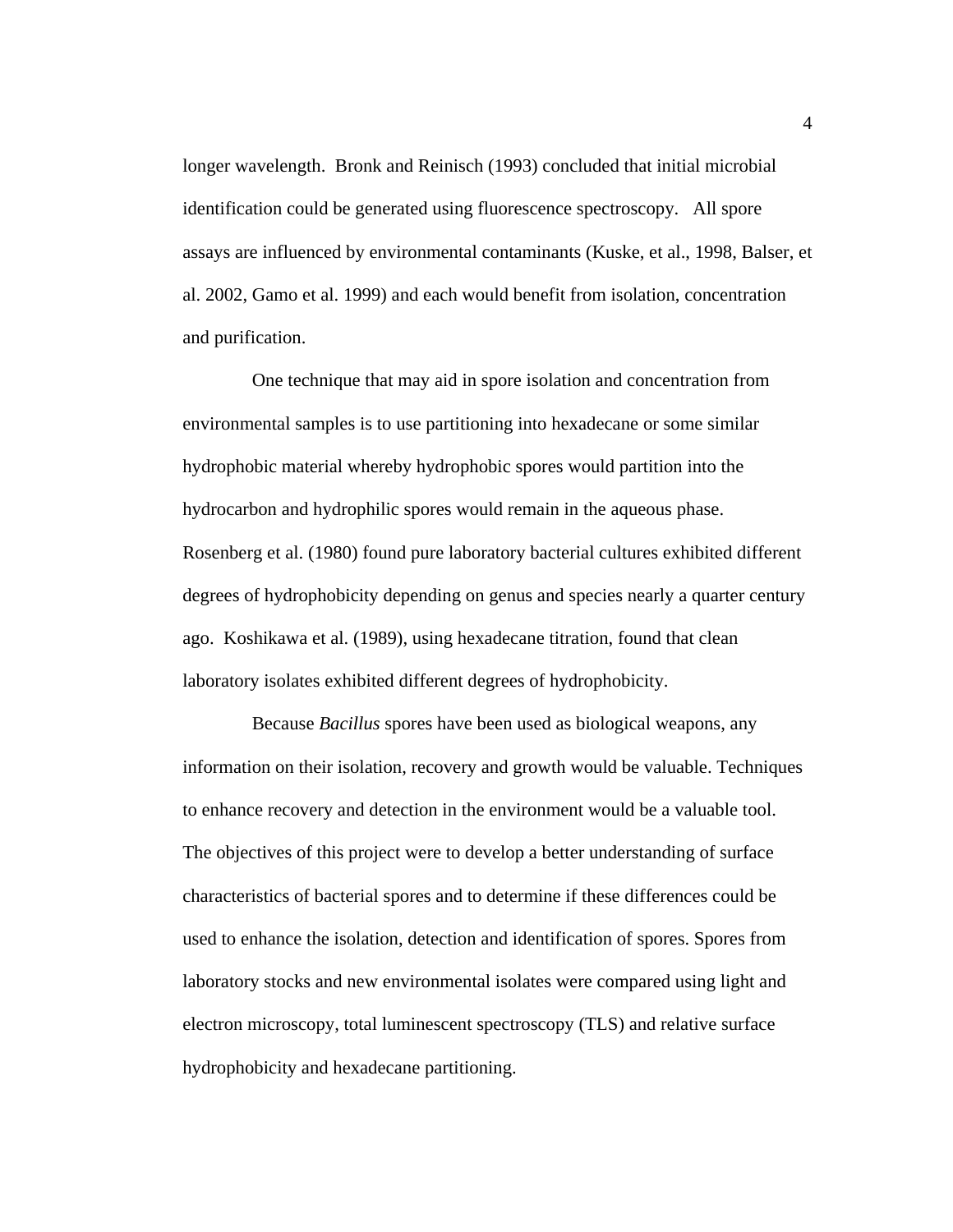### **MATERIALS AND METHODS**

#### *Bacillus* **isolation and identification**

 Soil samples from three locations were used for selection of fresh field isolates to obtain organisms that had not been subjected to extensive laboratory cultivation or selection. These sites were Richmond, Virginia; San Antonio, Texas and Albuquerque, New Mexico. Soil samples were suspended in Brain Heart Infusion broth (BHI), heat shocked for 15 minutes at 80° C to kill all vegetative forms and stimulate spore germination. Grown for 8 hours under aerobic conditions at 37° C with gentle shaking, the mixed cultures were subjected to streak plate isolation on Tryptic Soy Agar (TSA). Individual colonies were purified further and/or selected by two additional streak plate cultures on TSA. One soil sample from Richmond was maintained as a primary mixed culture after heatshocking. This sample, designated as "mix", was used directly for spore production without additional selection, culture or isolation. Identification of isolates by MIDI fatty acid analysis was performed using the Sherlock Microbial Identification system (MIDI, Inc., Newark, DE). Final identification was made based upon comparison of the fatty acid profile of the isolate with profiles in the MIDI library. Identities of the 14 isolates are shown in Table 1. Nine were new isolates from soil, four were laboratory cultures and one was a mixture from soil.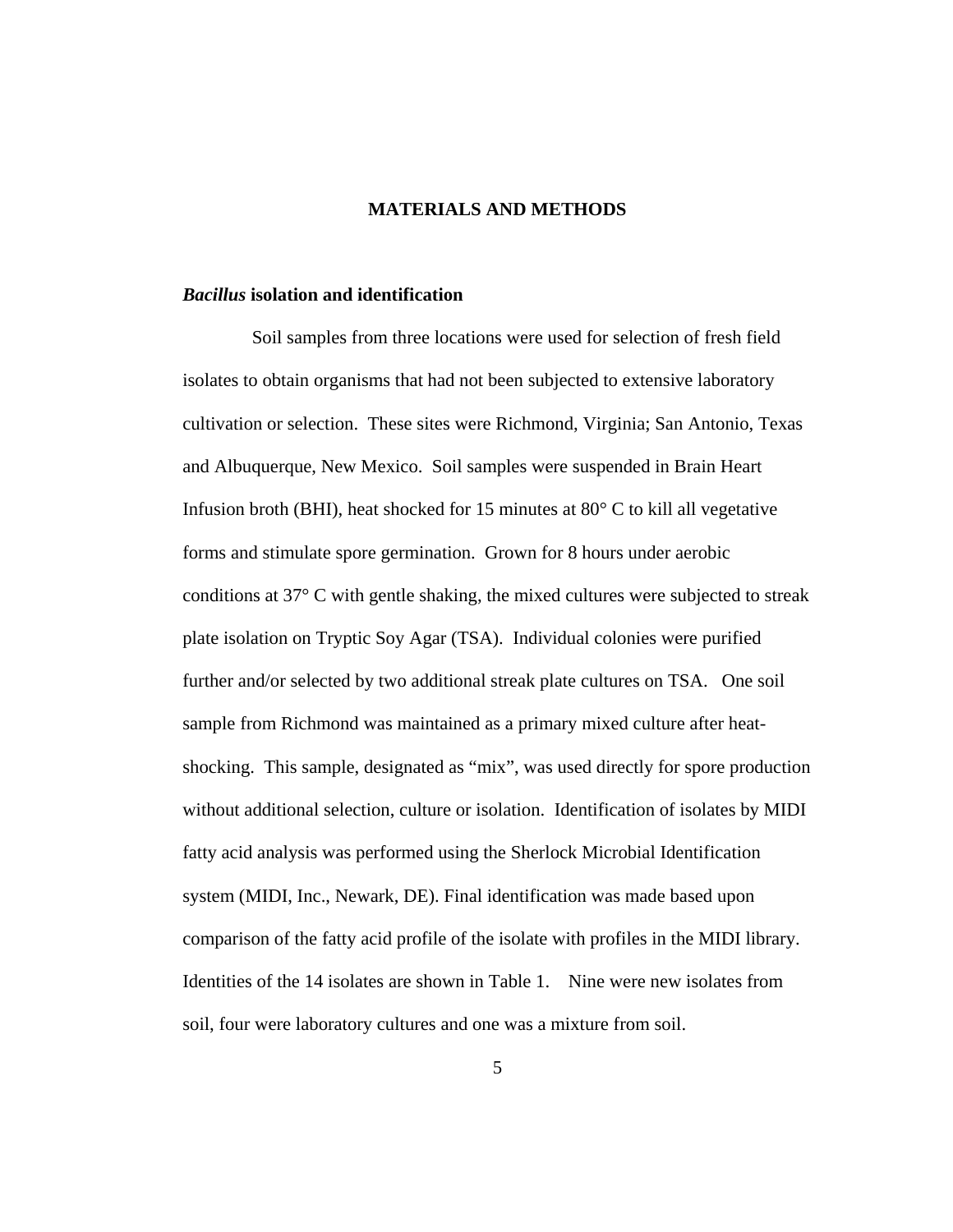|                 |                                   |                           | Culture |
|-----------------|-----------------------------------|---------------------------|---------|
| Code            | <b>Isolate</b>                    | Location                  | Source  |
| BC <sub>1</sub> | Bacillus cereus (GC Group A)      | San Antonio, TX           | soil    |
| BC <sub>2</sub> | Bacillus cereus (GC Group A)      | Richmond, VA              | soil    |
| BC <sub>3</sub> | Bacillus cereus (GC Group A)      | Albuquerque, NM           | soil    |
| BL <sub>1</sub> | Bacillus licheniformis            | San Antonio, TX           | soil    |
| BL <sub>2</sub> | Bacillus licheniformis            | Richmond, VA              | soil    |
| BS <sub>1</sub> | Bacillus subtilis                 | Albuquerque, NM           | Soil    |
| BS <sub>2</sub> | Bacillus subtilis                 | Pine Bluff Arsenal        | Lab     |
| BS3             | Bacillus subtilis (PY-79)         | <b>Harvard University</b> | Lab     |
| BS4             | Bacillus subtilis (CVO-1000)      | <b>Harvard University</b> | Lab     |
| BS <sub>5</sub> | Bacillus atrophaeus (B. globigii) | <b>Pine Bluff Arsenal</b> | Lab     |
| MIX             | Soil Mixture                      | Richmond, VA              | Soil    |
| VP <sub>1</sub> | Virgibacillus pantothenicus       | Albuquerque, NM           | Soil    |
| VP <sub>2</sub> | Virgibacillus pantothenicus       | San Antonio, TX           | Soil    |
| VP3             | Virgibacillus pantothenicus       | Richmond, VA              | Soil    |

**Table1.** *Bacillus* **Isolate Identification**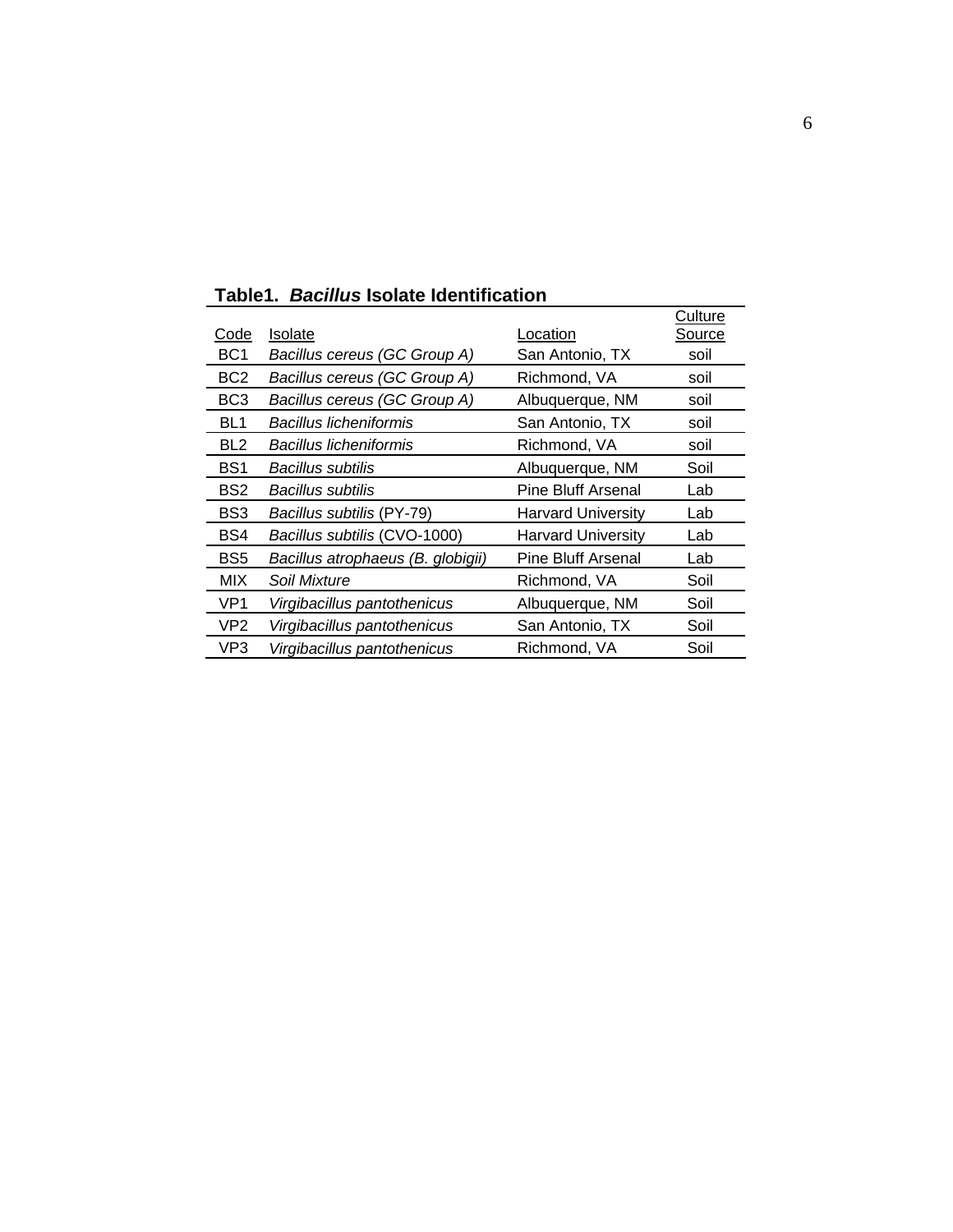Included in the 13 purified isolates were three *B. cereus* of the GC Group A from soil, two *B. licheniformis* from soil and three *Virgibacillus pantothenicus* from soil. The other five were members of the *B. subtilis* group.

 In recent years the *Bacillacea* family has undergone some taxonomic revisions. In 1998, *Bacillus pantothenticus* underwent genotypic and phenotypic testing by Heyndrickx et al.(1998) and based on their results, it was reclassified into a separate new genus, *Virgibacillus.* This change warranted a phylogenetic investigation of the family. Bergey's Manual identifies the hierarchy for the bacteria as: Domain: Bacteria, Phylum BXIII- *Firmicutes*, Class III *Bacilli*, Order I *Bacillales*, Family I *Bacillaceae*, Genus I, *Bacillus*, with *Virgibacillus* now listed as Genus VIII (Boone, et al., 2001). Bergey's Manual now recognizes *Virgibacillus* as its own genus; however, it is still a member of the *Bacillaceae* family (Boone, et al., 2001). The *B. subtilis* isolate coded BS 5 was identified as *B*. *atrophaeus*, previously known as *B. globigii*.

#### **Spore production and preparation**

 *Bacillus* spores were germinated in BHI. Cultures were spread on sporulation agar plates and allowed to grow for one week at 37°C under aerobic conditions. They were harvested by scraping and suspended in sterile DI water. The suspensions were subjected to lysozymal degradation at 37°C for 2 to12 hours, and then the suspensions were subjected to differential centrifugation three times at 9,000g for 15 minutes, and suspended in sterile DI water.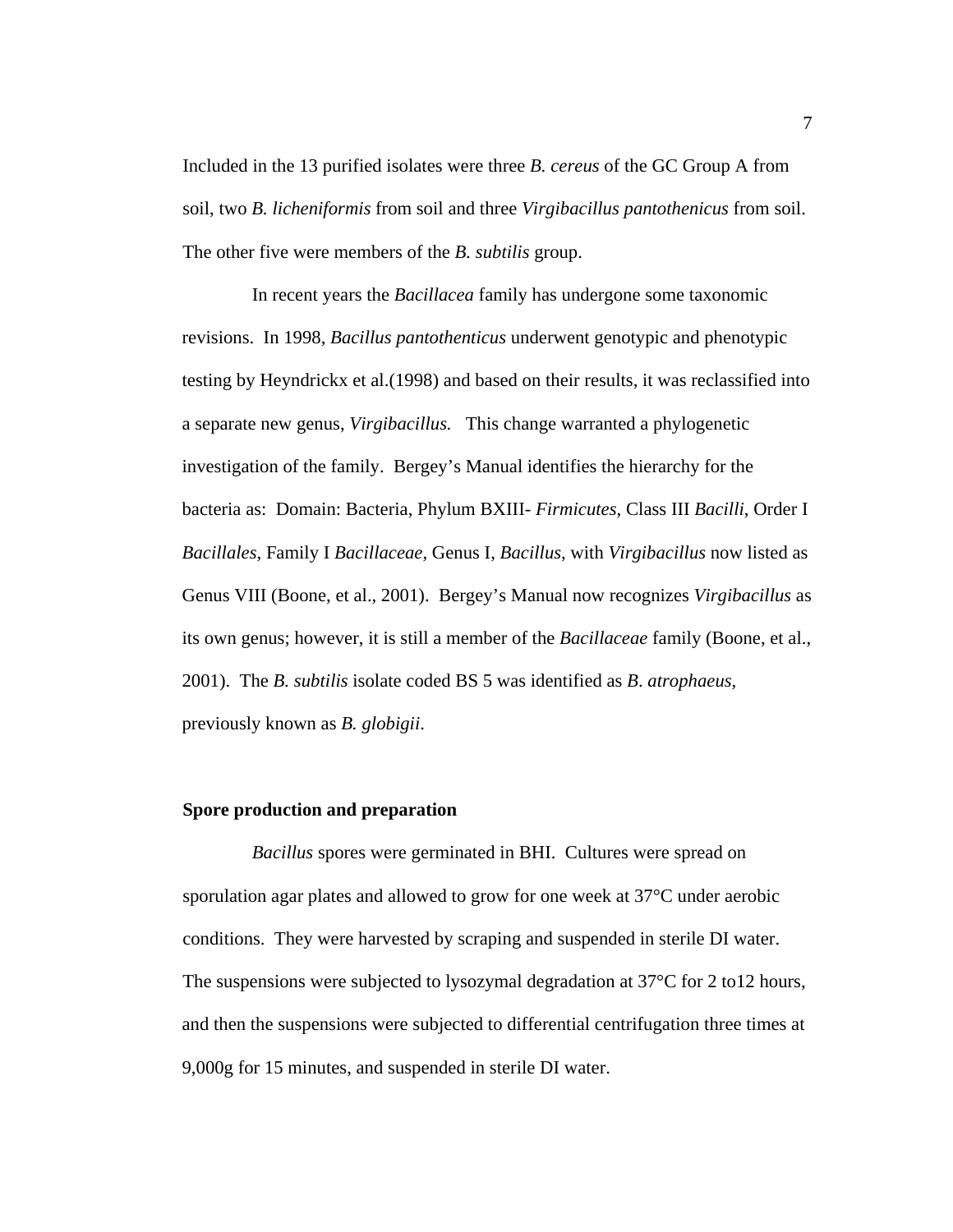A negative stain was performed to assess the purity of the spores. If vegetative cells were still present, the lysozyme and centrifugation processes were repeated until the spore suspensions were free of vegetative cells (Riesenman, et al. 2000).

#### **Light and electron microscopy**

 Samples of wet spores and bacterial cultures were examined by light microscopy using Gram stain, malachite green endospore stain and nigrosin for negative staining. Scanning electron micrographs (SEM) were taken of each final spore preparation that was used for fluorescence spectroscopy and hydrophobicity measurements to validate purity based on homogeneity of the spores and to determine surface morphology. Lyophilized spores were attached to double sided tape that was adhered to a metal stub then sputter-coated with gold to make the spores conductive. Spores were placed in a vacuum chamber and examined with a JEOL JSM-820 scanning electron microscope. Representative photomicrographs were taken of each spore sample at a magnification of either 7,000X or 10,000X.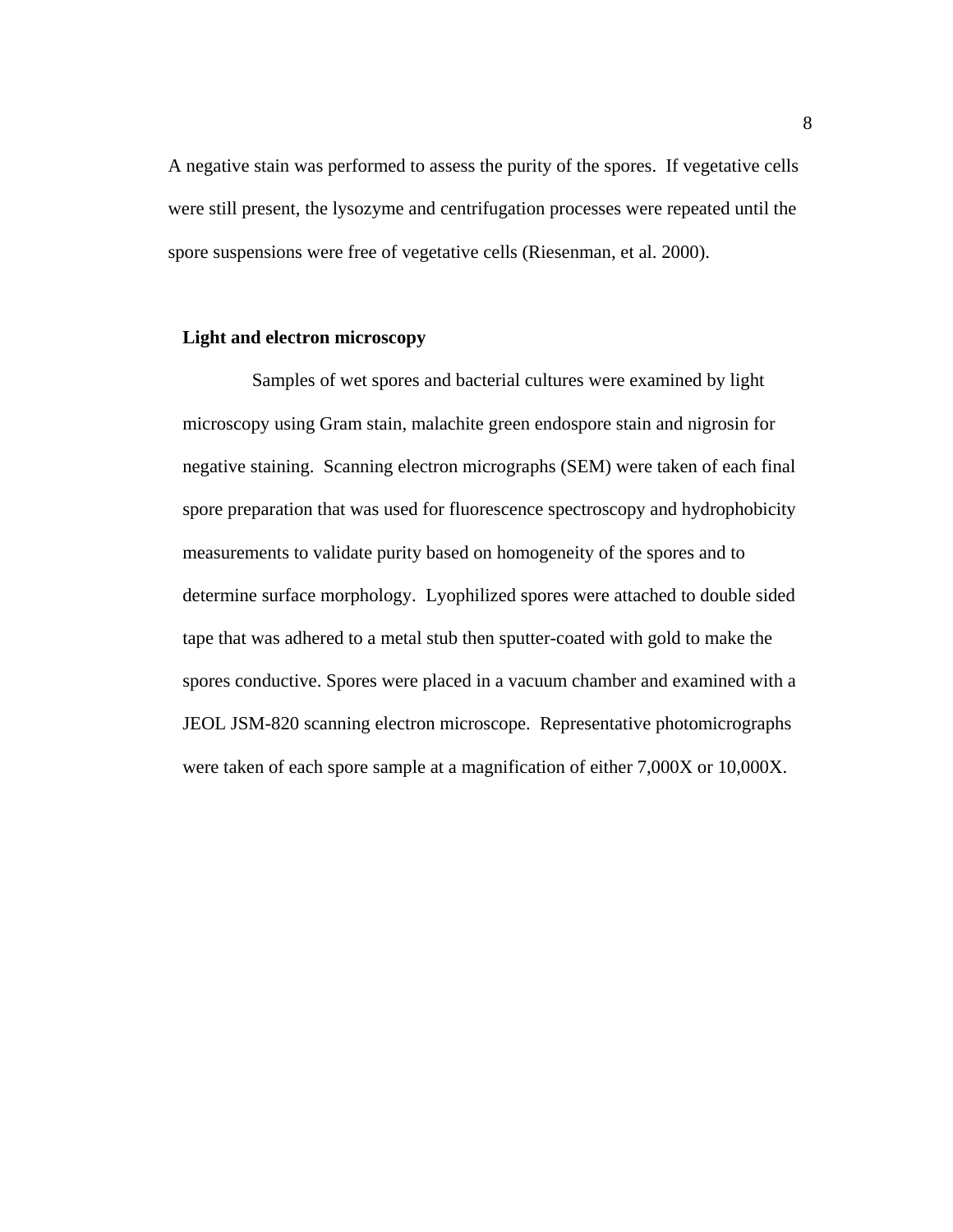#### **Fluorescence Spectroscopy**

#### Total Luminescent Spectroscopy

Spore preparations were subjected to analysis by total luminescent spectroscopy (TLS) to determine if hydrophobicity or spore morphology was correlated with spectral photoluminescence. TLS simultaneously measures excitation and emission (wavelengths in nm) and intensity spectra (counts/sec.). These measurements are then plotted three-dimensionally in the form of excitation-emission matrices (EEM). Steady-state fluorescence intensities emitted by spores were analyzed using a FluoroLog-3 spectrofluorometer (JY Horiba). Contour and surface plots of these intrinsic spore signatures were constructed using Matrix Laboratory (Mat-Lab) computer software. The instrumental parameters used for the excitation-emission matrices (EEMs) included the excitation range of 280 to 450nm at 10nm increments, and the emission range of 300 to 575nm also in 10nm increments. The three-dimensional representations were plotted with the x-axis as excitation, y-axis as emission and the z-axis as fluorescence (FL) intensity. TLS data established the optimum fluorescence peaks of Ex 290/ Em 335nm and one at Em 450 (Ex variable). Once these optimum wavelengths were determined, single wavelength scans were performed to allow direct comparison of intensities for the spore preparations.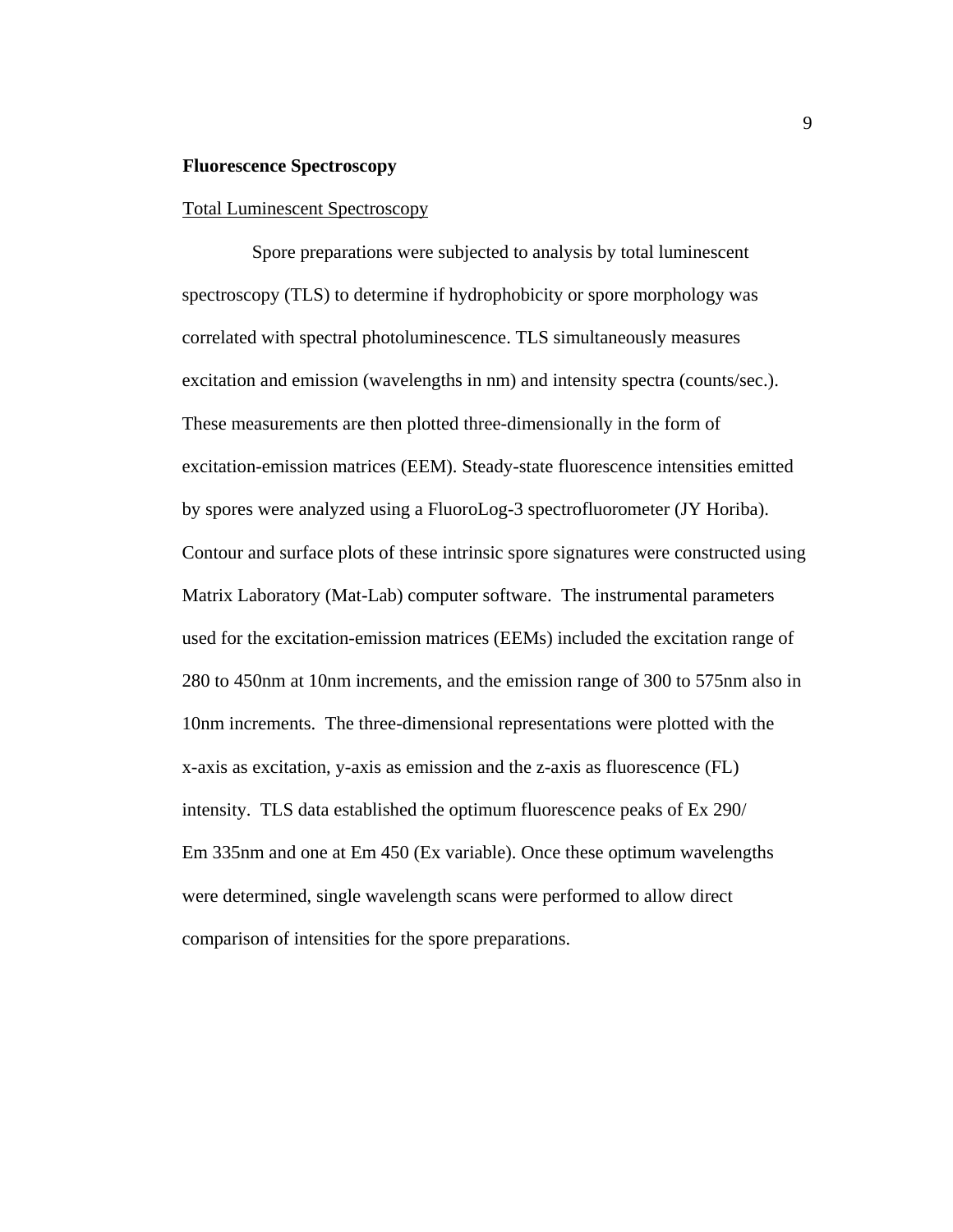#### Single Excitation Fluorescence Spectroscopy

 An optimal excitation wavelength was determined by utilizing the TLS data. Single emission scans were used for the Em 335 peak using detection at Ex 290 nm with emission wavelengths from 300 – 450 nm at 1nm intervals. These two-dimensional data files were then graphed using Microsoft Excel spreadsheets, where the x-axis represented the emission wavelengths and the y-axis was FL intensities (cps).

#### Single Emission Fluorescence Spectroscopy

 Similarly, an optimal emission wavelength was chosen based on the TLS data. The emission wavelength used for each sample was 450nm. Single excitation scans were used for the Em 450 peak using excitation wavelengths from  $280 - 400$ nm at 1nm intervals. These two-dimensional data files were then graphed using Microsoft Excel spreadsheets, where the x-axis represented the excitation wavelengths and the y-axis was FL intensities (cps).

#### **Partition Titration with Hexadecane**

The hexadecane partitioning technique, developed by Rosenberg et al. (1980) and used by Koshikawa et al. (1989) was performed on spore suspensions during this research. The spore samples were diluted in sterile DI water to a concentration of  $0.5 \text{ OD}_{610}$ . Once diluted, 3ml of each suspension was placed in 5ml Falcon (Fisher Scientific, Pittsburg, PA) tubes.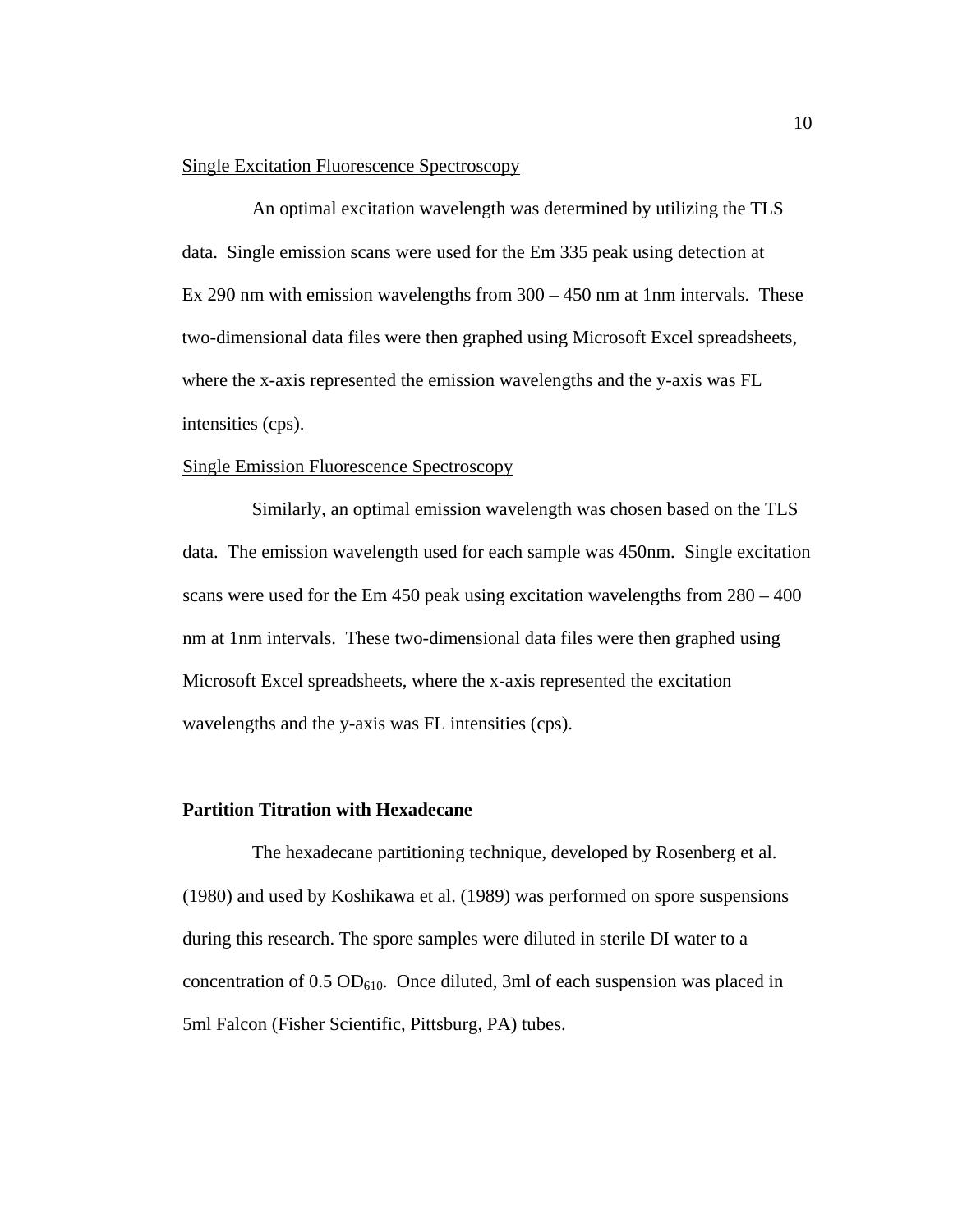Then hexadecane (Sigma-Aldrich, St. Louis, MO) in the following amounts was added to the tubes, 0.1ml, 0.2 ml, 0.3ml, 0.4ml, 0.5ml, 0.75ml, 1.0ml, and vortexed for one minute until mixed. After 15 minutes, which allowed the hexadecane and water to separate, the aqueous phase was removed and the absorbance of the aqueous phase was measured at 610 nm. The percent change in absorbance was calculated to determine the hydrophobicity of each spore suspension.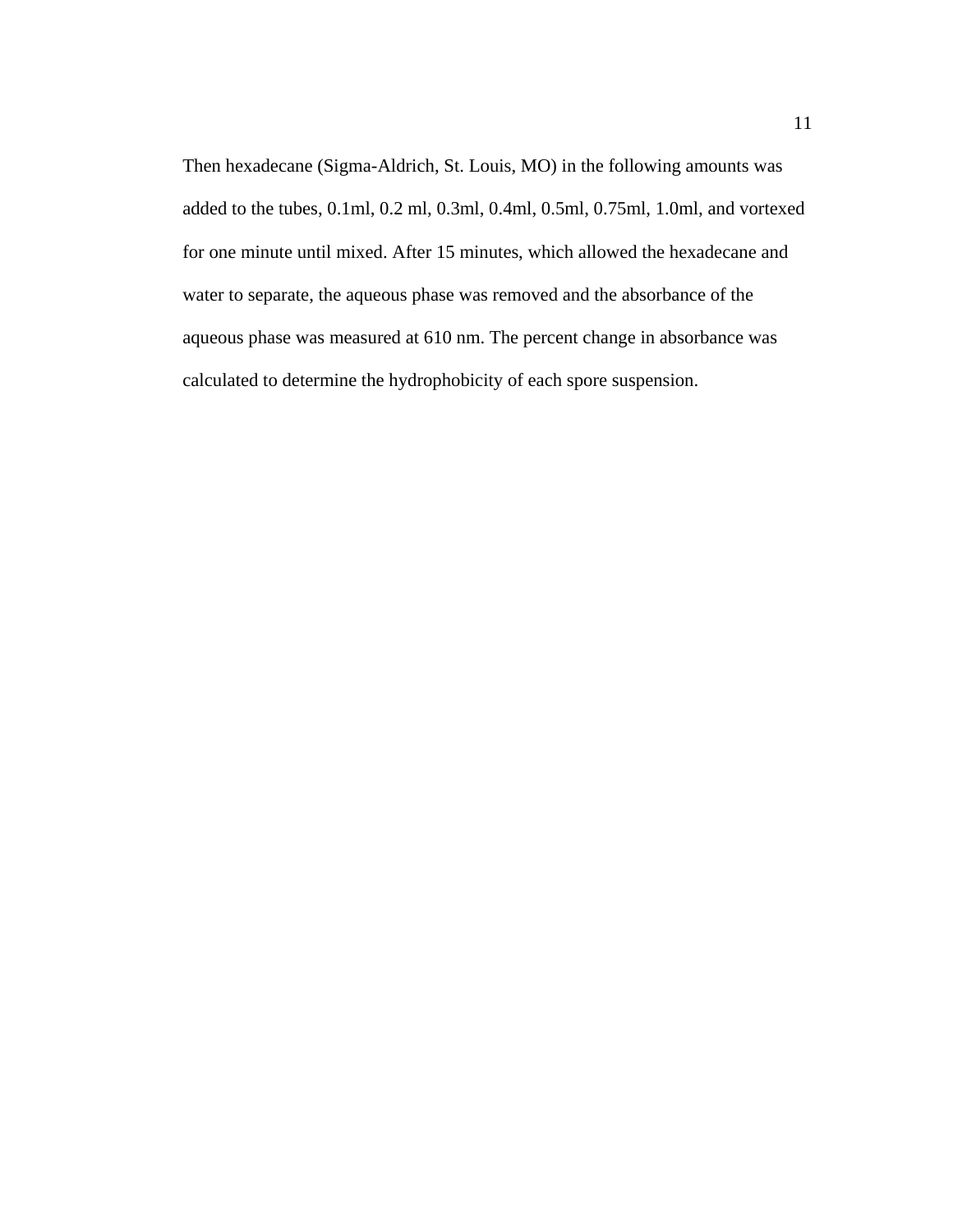### **RESULTS**

#### **Scanning Electron Microscopy**

Comparison between taxonomic groups revealed profound differences among the spore isolates. Representative SEM photomicrographs of each morphological type are shown in Figure 1. Visual examination revealed the surface structure of all spores within a group was different from the structures observed for spores of the other taxonomic groups. SEM provided support that each spore suspension was taxonomically pure and contained only spores. Spores of the three *B. cereus* isolates had a relatively smooth surface with an exosporium. The exosporium prevented the clear delineation of one spore from the next as was readily apparent for the other three groups. The surface of the two *B. licheniformis* isolates was covered with appendages which are characteristic of the species. The five *B. subtilis* isolates all had uniformly smooth spore coats with gently flowing ridges and did not exhibit an exosporium or appendages. Spores of the three *Virgibacillus pantothenicus* isolates were approximately two times larger than the *Bacillus* sp. spores and their surface was smooth with four prominent ridges traversing their lateral, longitudinal surfaces. The "mix" sample contained spores of various sizes and morphologies as would be expected for a primary mix culture from soil.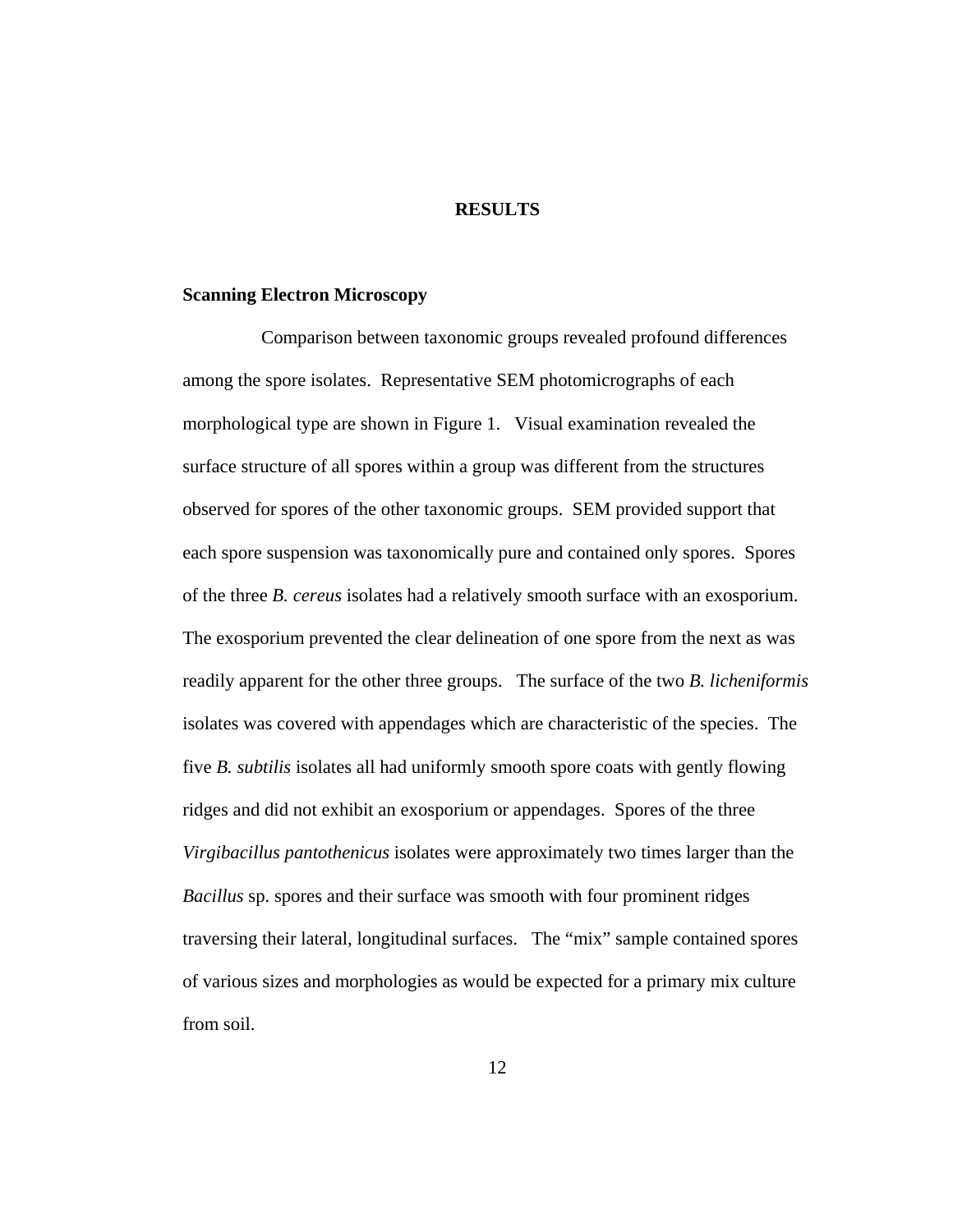

FIG. 1. Scanning electron micrographs of purified spores showing the surface texture of representative types. (A) *Bacillus subtilis* (along with *B. atrophaeus /B. globegii)* spores were uniformly smooth with gentle flowing ridges and showed no evidence of an exosporium, (B) *B. cereus* spores were uniformly smooth with a loosely fitting exosporium, (C) *B. licheniformis* spores were covered with appendages, and (D) *Virgibacillus pantothenicus* spores were smooth with four prominent lateral ridges traversing their longitudinal surfaces. The bar represents 1µm.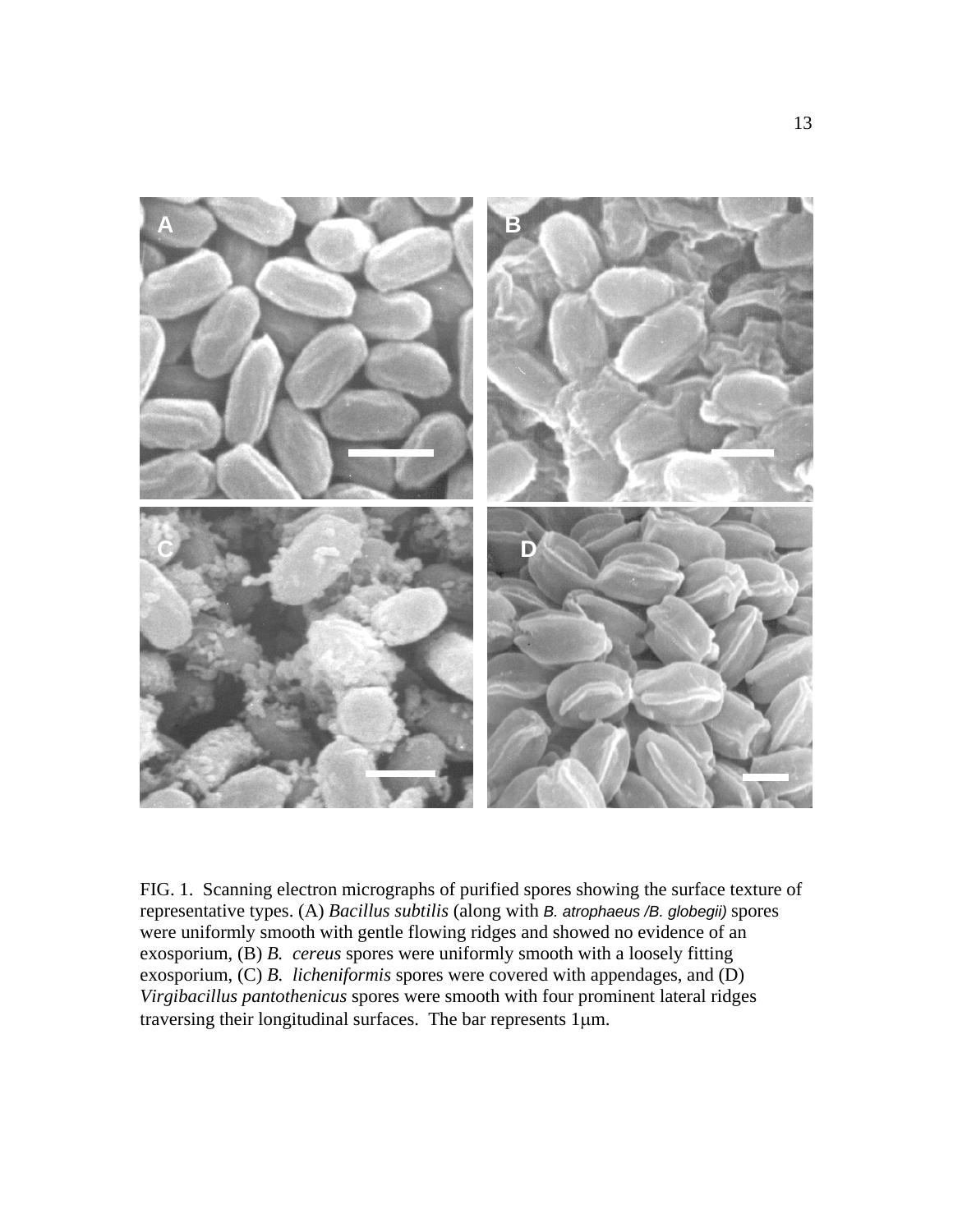#### **Partition titration with Hexadecane**

Partition titration with hexadecane was performed on each aqueous spore suspension to determine the relative hydrophobicity of each isolate. This was done as another tool to characterize each spore isolate. Results are shown in Figure 2 where the "mix" is compared with the five *B. subtilis* isolates (Fig. 2, panel A) and with all other isolates (Fig.2, panel B). Because the "mix" preparation was shown by SEM to contain a mixture of spore types, this sample was used as the primary reference within this study. The "mix" had an endpoint for partitioning into hexadecane of 28%, thus any spore preparation with a hydrophobicity percent value higher than 28% was considered relatively hydrophobic and any spore preparation with a value lower than 28% was considered relatively hydrophilic.

The five members of the *B. subtilis* group showed the greatest diversity of any group, with spore hydrophobicity ranging from 0.3% to 65%. Spores of two isolates, BS2 and BS4, were relatively hydrophilic; one, BS3 (23%), was similar to the "mix" and two, BS1 and BS5, were quite hydrophobic. Spores of all three *Virgibacillus* isolates were relatively hydrophilic, 6% to 13%. Two spore preparations of *B. cereus*, BC1 and BC2, were hydrophilic with values of 15% and 10%, respectively. The other, BC3, was similar to the mix (27%).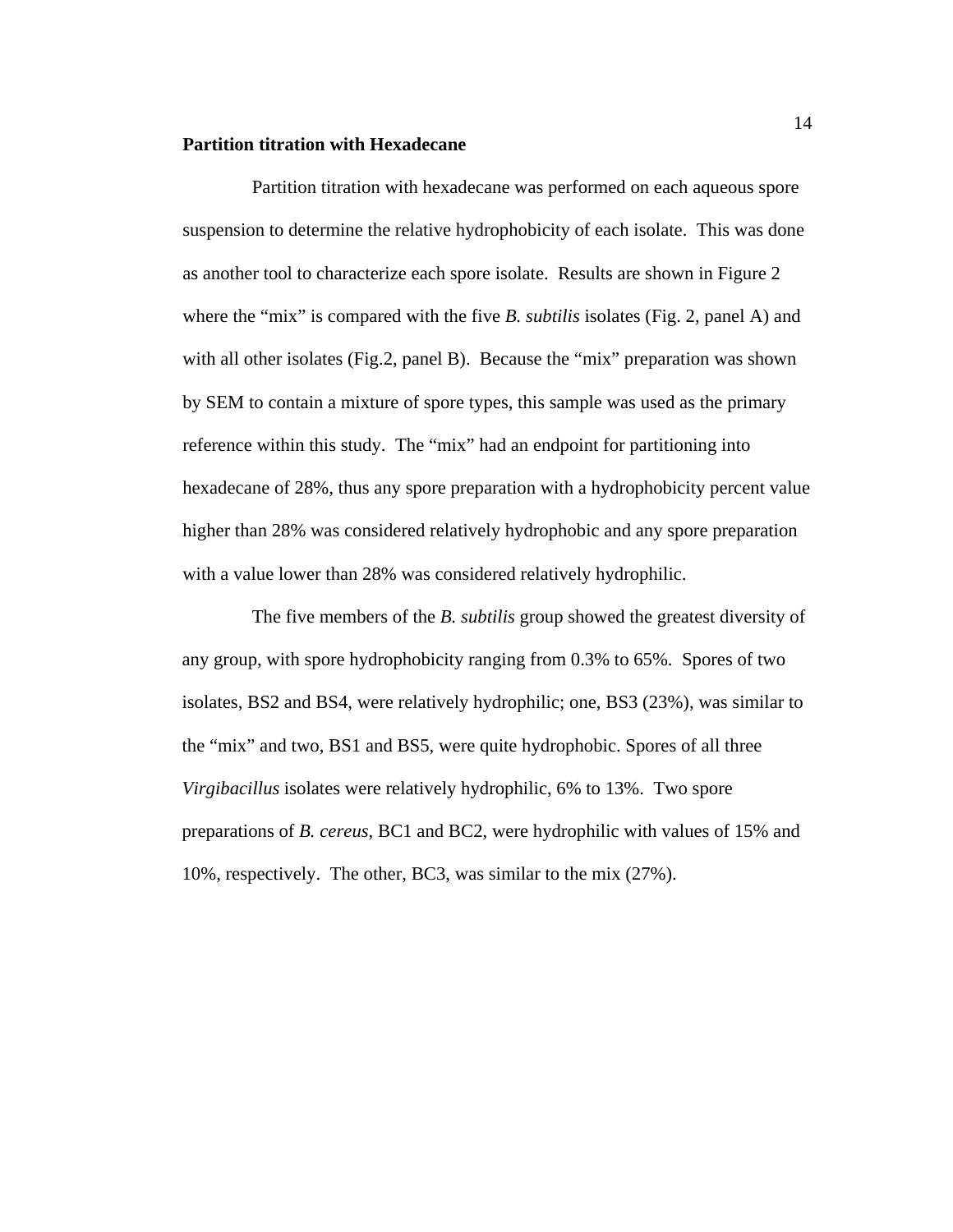Two of the spore samples were further titrated beyond 1ml of hexadecane up to 3.0 ml, which represented a final ratio of 1:1, water to hexadecane. This was done to confirm that either the slope of the line and/or the endpoint did not change with addition of more hexadecane. BS2 and BS5 were chosen since they represented the second least (BS2, 6%) and the second most (BS5, 49%) hydrophobic of all spores. The slope of the titration lines for BS2 and BS5 did not change and their endpoints remained the same.

 Spore hydrophobicity was compared with taxonomic identity using similarity indices from MIDI fatty acid analysis. This comparison is shown in Figure 3. Regression analysis revealed a strong correlation between taxonomy and hydrophobicity.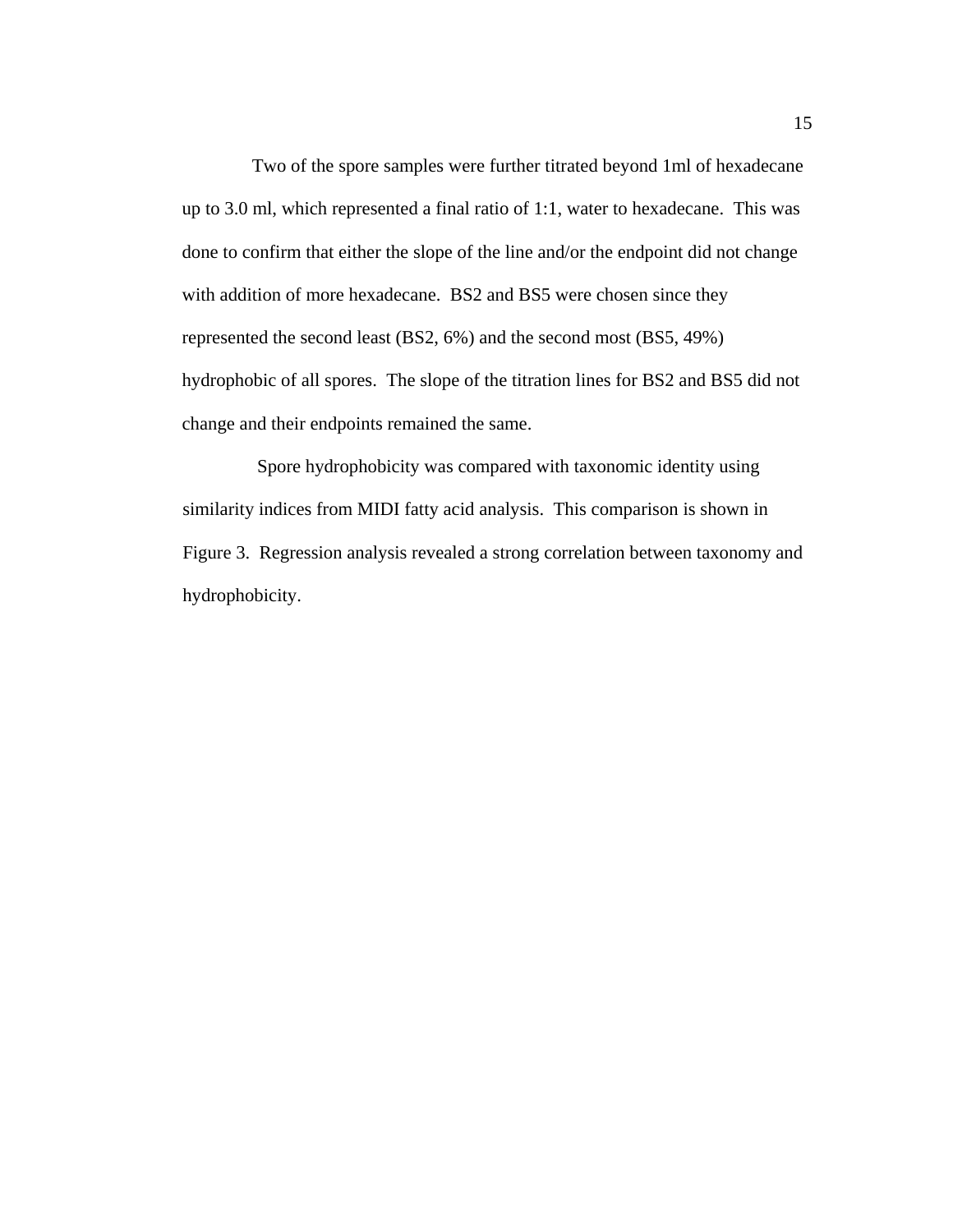



FIG. 2. Hexadecane Titration of Spores. The top panel (A) includes all *B. subtilis* isolates compared with the MIX. The percent hydrophobicity was the decrease in percent of the aqueous phase at  $A_{610}$  which was the result of spores partitioning into the hexadecane. Spores with values above the MIX (see dashed line) were classified as relatively hydrophobic and those with values below were classified as relatively hydrophilic. Shown in the bottom panel (B) are all other spores used.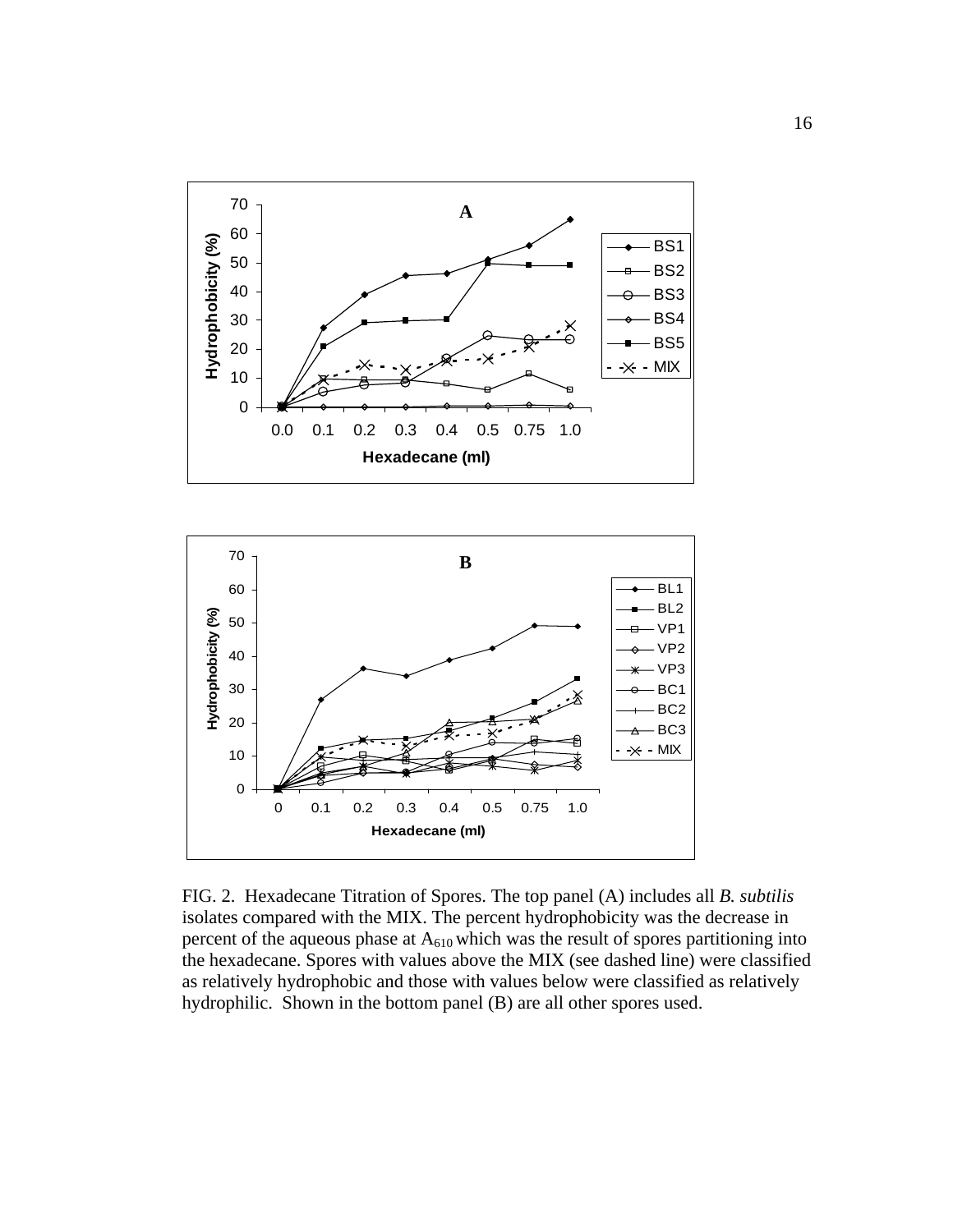

Figure 3. Comparison of MIDI similarity indices to percent hydrophobicity of spore isolates. Regression analysis indicated a strong relationship between taxonomic groups and hydrophobic characteristics.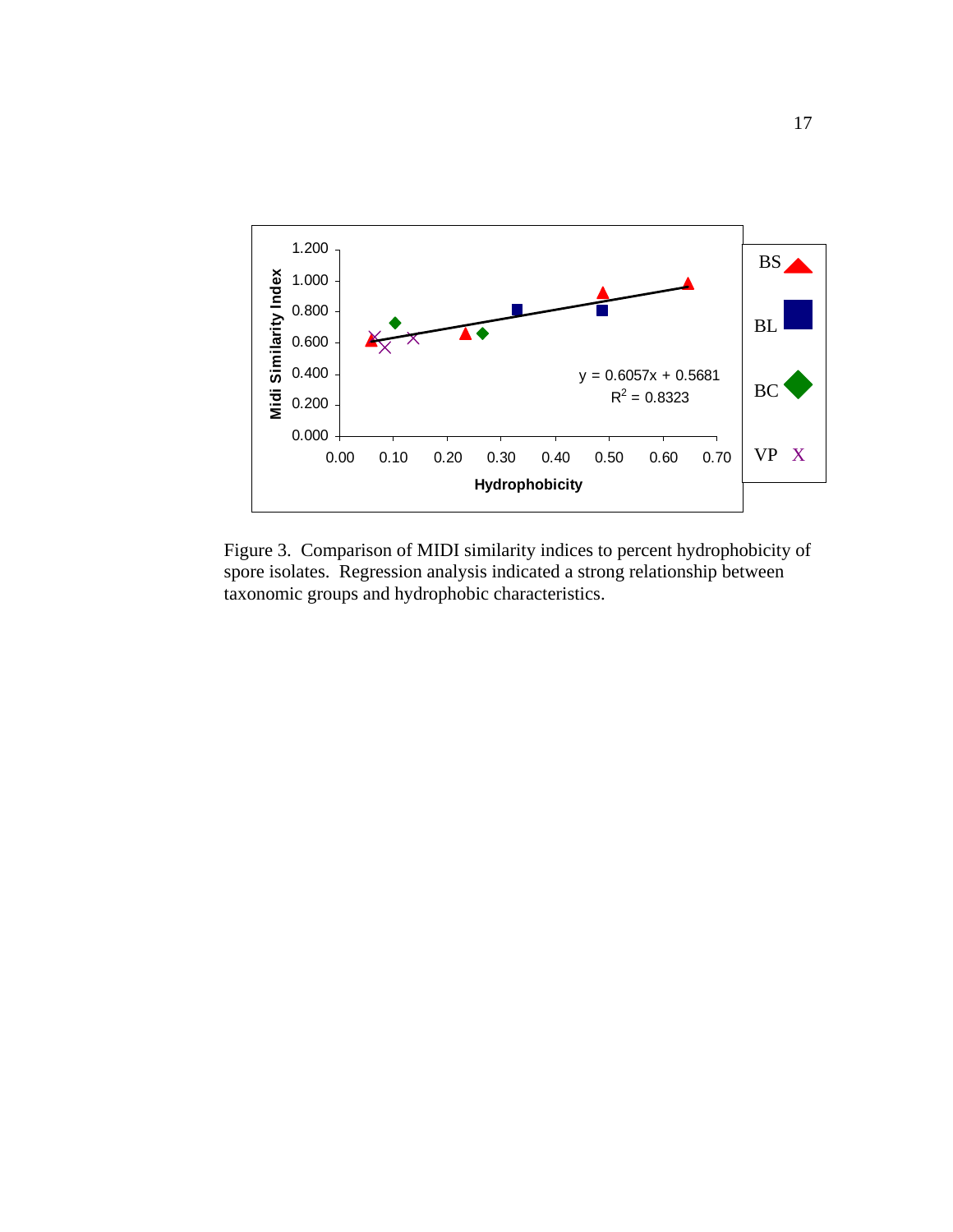#### **Fluorescence Spectroscopy**

 Representative TLS data are shown in Figure 4 as contour plots and surface plots. Spores from all groups, including the "mix", had two peaks of fluorescence emission. The centroid of one peak was at Ex 290 nm and Em 335 nm and the other was a broad peak at Em 450 nm. All spores shared the same optimum excitation wavelength for the peak of emission at Em 335 nm. However, the excitation optima for the peak at Em 450 nm exhibited a broader range from Ex 320-369 nm.

These data are presented in Table 2 along with hydrophobicity data and surface characteristics. The excitation maxima for the Em 450 nm peak ranged from Ex 320 to 369 nm for the five isolates of *B. subtilis*. Similar variation was detected for the other two *Bacillus* groups (*B. cereus,* Ex 322 to 363 nm; *B. lichenformis*, Ex 320 to 352 nm).

 The Ex290/Em 335 peaks had intensity values for the samples ranging from 0.8 - 6.5 x  $10^6$  cps. This peak is consistent with most biological specimens that contains aromatic amino acids, primarily tryptophan and tyrosine. Visual inspection showed no relationship between intensity of this peak with hydrophobicity or morphology.

The Em 450 peaks had intensity values for the samples ranging from  $0.2 - 2.7 \times 10^6$  cps. Visual inspection of these data (see Table 2) suggest a relationship between hydrophobicity and fluorescence excitation.. The most hydrophilic spores  $(0.3\% - 13\%)$  showed a cluster relative to excitation at higher wavelengths (Ex 362 - 369 nm).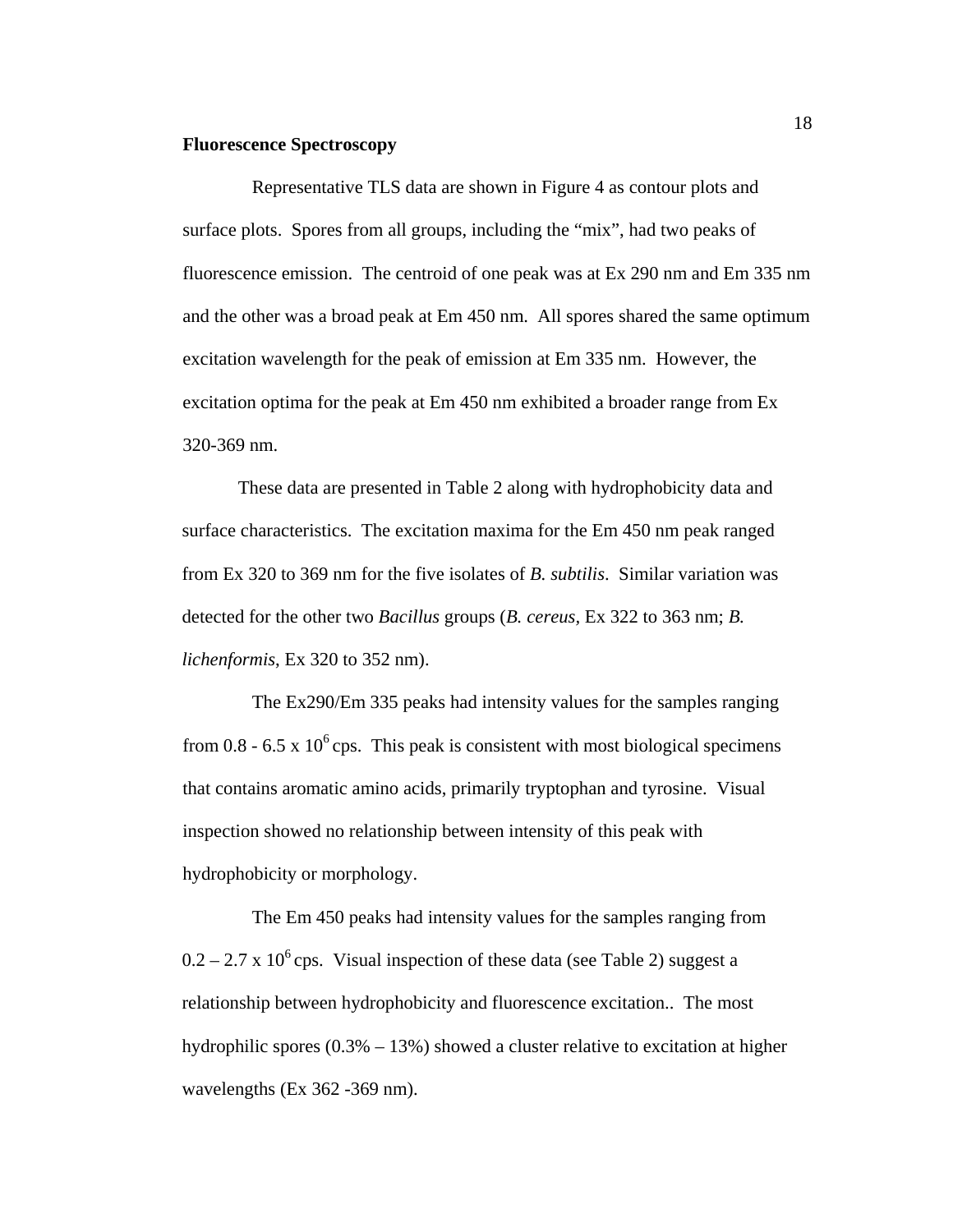For some isolates the Em 335 nm peak intensities were higher than the Em 450 nm peak intensities (see Fig 3, panels A and C), whereas with other spores the pattern was reversed (see Fig. 3, panels B and D). To compare the two peaks, ratios were determined using the respective intensity maximum from each peak and are shown in Table 2. Visual inspection showed a relationship among taxonomic groups of soil isolates between peak intensity ratios and hydrophobicity. For instance, all three *B. cereus* isolates had a ratio of 0.1. Isolates of *B. licheniformis* and *V. pantothenicus* were similarly low (0.1-0.5). *B subtilis*, on the other hand, again showed the greatest level of diversity, ranging from 0.3 to 2.3. The mix had a ratio of 1.4.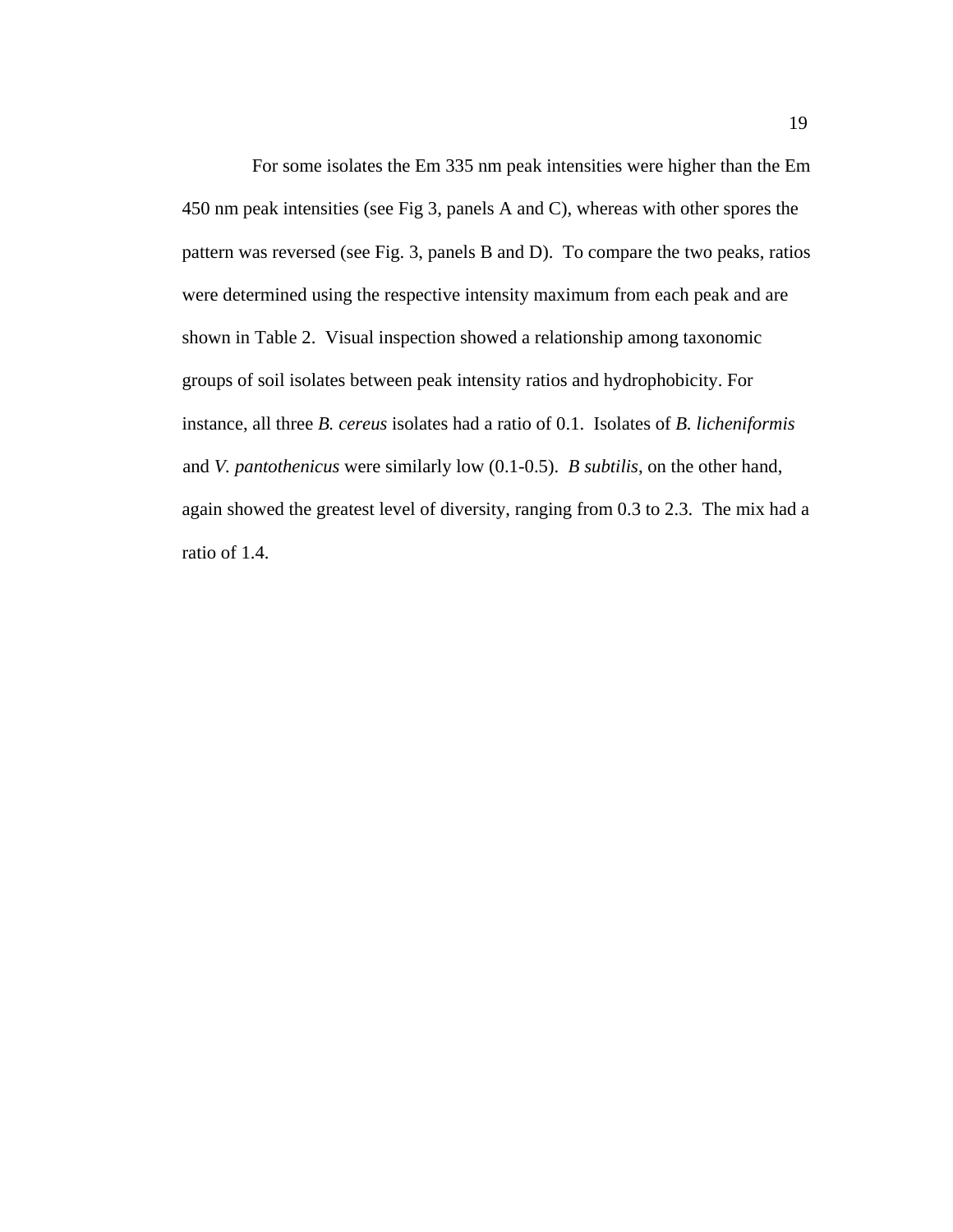

FIG. 4. Intrinsic Fluorescence of Spore Isolates. Panels A and B are contour plots of total luminescence spectra (TLS) of spores of two different *Bacillus subtilis* isolates.. Shown below each one is the corresponding surface plot (see Panels C and D).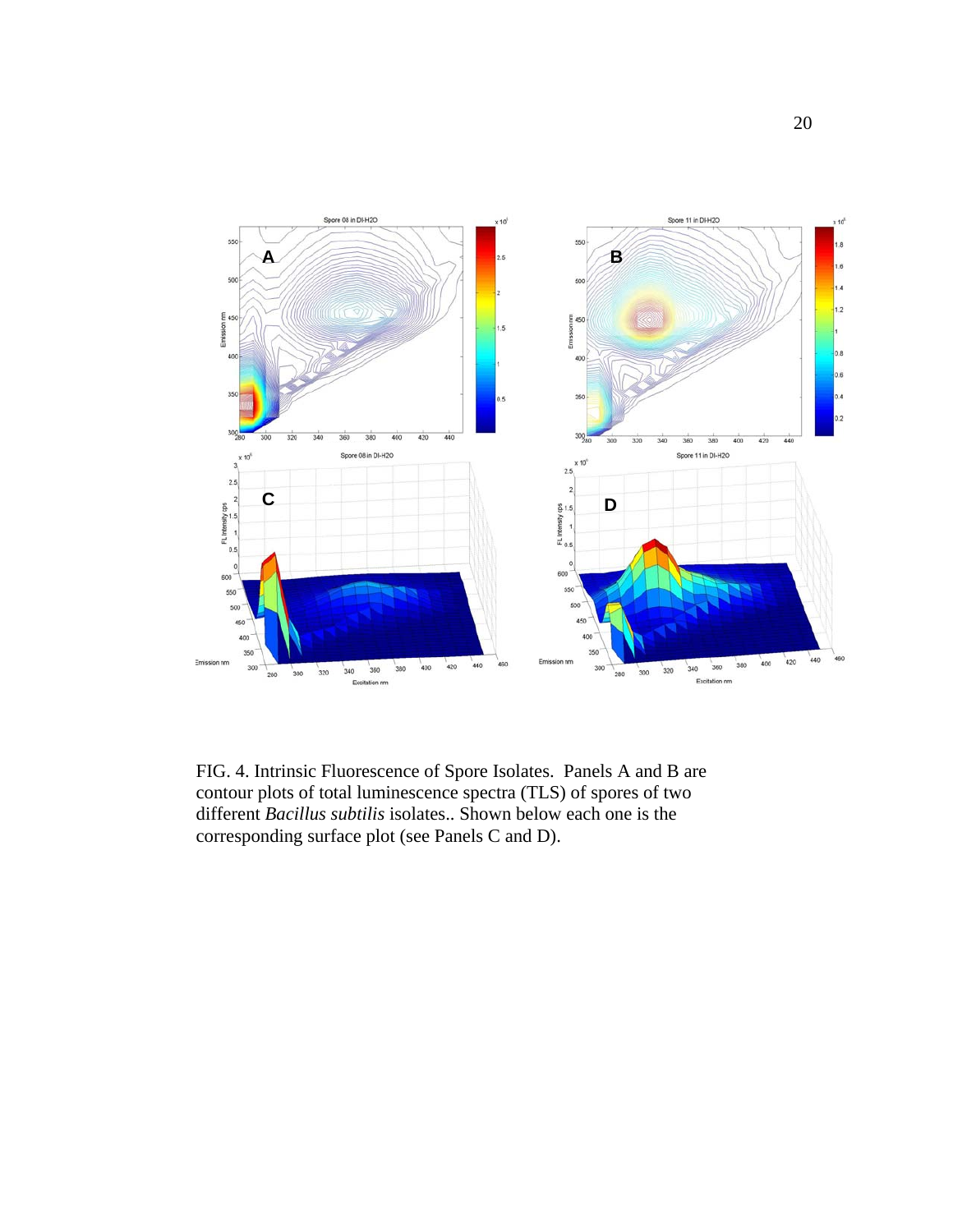|                         | $\%$        | Surface    |     |                       |                       |     |         |
|-------------------------|-------------|------------|-----|-----------------------|-----------------------|-----|---------|
| $\underline{\text{ID}}$ | Hydrophobic | Code       |     | Fluorescence          | Intensity             |     | Ratio   |
|                         |             |            |     | 290nm Excitation      | 450nm Emission        |     | 450/290 |
|                         |             |            |     | pk (nm) cps $(X10^6)$ | pk (nm) cps $(X10^6)$ |     |         |
| B <sub>S1</sub>         | 64.7        | S          | 335 | 2.7                   | 366                   | 0.7 | 0.3     |
| BL1                     | 48.9        | S,A        | 336 | 3.3                   | 320                   | 1.0 | 0.3     |
| BS5                     | 48.9        | S          | 337 | 1.2                   | 320                   | 2.7 | 2.3     |
| BL2                     | 33.1        | S,A        | 336 | 2.5                   | 352                   | 0.3 | 0.1     |
| <b>MIX</b>              | 28.2        | S, R, A, X | 335 | 0.8                   | 359                   | 1.1 | 1.4     |
| BC <sub>3</sub>         | 26.6        | S,X        | 335 | 6.0                   | 349                   | 0.8 | 0.1     |
| BS3                     | 23.4        | S          | 336 | 2.0                   | 322                   | 2.4 | 1.2     |
| BC1                     | 15.2        | S,X        | 335 | 6.5                   | 362                   | 0.8 | 0.1     |
| VP1                     | 13.6        | S, R       | 338 | 3.5                   | 363                   | 0.3 | 0.1     |
| BC <sub>2</sub>         | 10.4        | S,X        | 337 | 4.2                   | 364                   | 0.6 | 0.1     |
| VP <sub>3</sub>         | 8.5         | S, R       | 337 | 4.3                   | 364                   | 2.2 | 0.5     |
| VP <sub>2</sub>         | 6.6         | S, R       | 337 | 1.1                   | 362                   | 0.2 | 0.2     |
| BS <sub>2</sub>         | 6.0         | S          | 336 | 1.8                   | 369                   | 1.0 | 0.6     |
| BS4                     | 0.3         | S          | 336 | 2.3                   | 366                   | 2.5 | 1.1     |

## **Table 2. Hydrophobicity, Surface and Fluorescence Characteristics**

 $S\!\!=\!\!smooth$ R=ridges

A=appendage

X=exosporium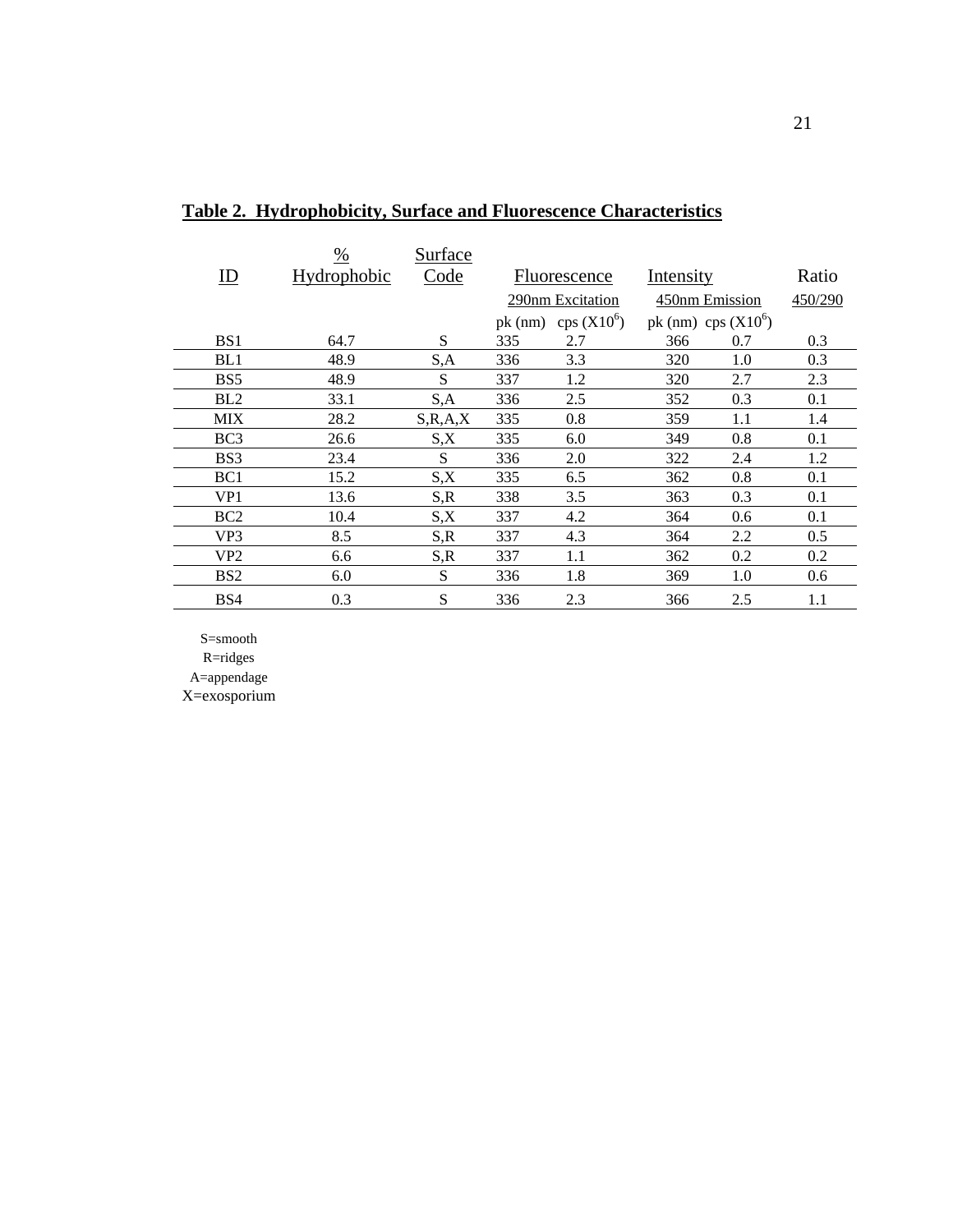#### **DISCUSSION**

*Bacillaceae* is a large, diverse family of bacteria with one characteristic in common; they all form spores. It was no surprise that the fourteen spore preparations used in this study reflected that diversity relative to (1) surface morphology, (2) hydrophobicity and (3) intrinsic fluorescence characteristics. In contrast to most previous reports that use laboratory strains, ten of the spore types used in this study were new isolates from soil that had not been subjected to years of selection and growth in the laboratory. These new field isolates showed greater homogeneity within their respective taxonomic group than did the five representatives from the *B. subtilis* Group, most of which had been grown in the laboratory for many years. It may be difficult to compare results of hydrophobicities from one study with those of another based on taxonomy alone. The results of this study suggest that variation between laboratory strains of the same species are far greater than natural variation that occurs in geographically isolated, but taxonomically similar stains existing in nature.

 The results reported here confirm the observations of others that most bacterial spores are relatively hydrophobic. Doyle et al. (1984) reported that *B. cereus* cells were hydrophilic but their spores were hydrophobic. Hydrophobicity of their two *B. cereus* spores was 56% (strain T) and 63 % (strain 9634).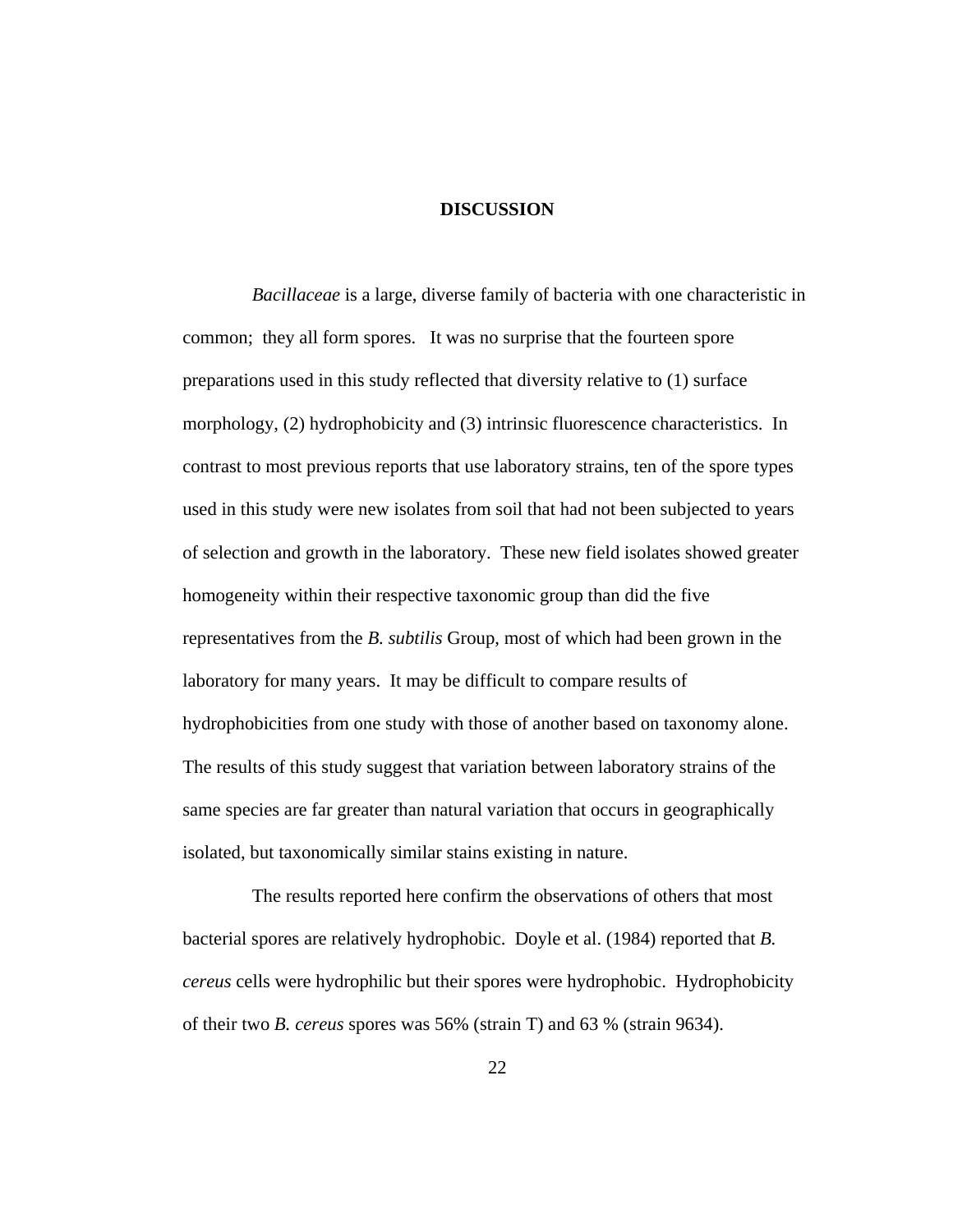Others have described values for the spores of T strain as 85% (Koshikawa et al., 1989) and 95% (Wiencek, et al., 1990). *B. cereus* spores used in this project were all new isolates from soil that had lower hydrophobicity values of 10%, 15%, and 26%. The differences may be attributable to changes that occur through repeated growth and selection in the laboratory as is suggested by data reported for *B*. *subtilis*. Wiencek, et al. (1990) examined 7 strains of *B. subtilis* and reported values ranging from 19% to 95%. Four of the five *B. subtilis* used in this study were also laboratory strains; they also had a wide range from 0.3% to 65%. We found a similar hydrophobicity (49%) as Wiencek et al. (1990) for the one common strain used in both studies, *B. globigii* (also known as *B. atrophaeus, B. subtilis* ATCC 9372). Lysozyme treatment can influence hydrophobicity values for some spores, but not others. Doyle et al. (1984) showed that spores of *B. subtilis*, strain 168, increased from 14% to 35% after lysozyme treatment. They suggested that cell wall components, especially peptidoglycan, were still present before lysozyme treatment and contributed to lower hydrophobicity values. All spores used in the present study were treated with lysozyme to remove all cell walls.

Scanning electron microscopy (SEM) confirmed the purity of each spore isolate and the lack of cell walls or other debris. SEM showed the same surface morphology within each taxonomic group. Surface ultrastructure of the five *B. subtilis* isolates were all smooth with no appendages. Their structure, and the structures of spores of *B. licheniformis* and *B. cereus,* was consistent with descriptions and micrographs previously reported by many others. *B. licheniformis*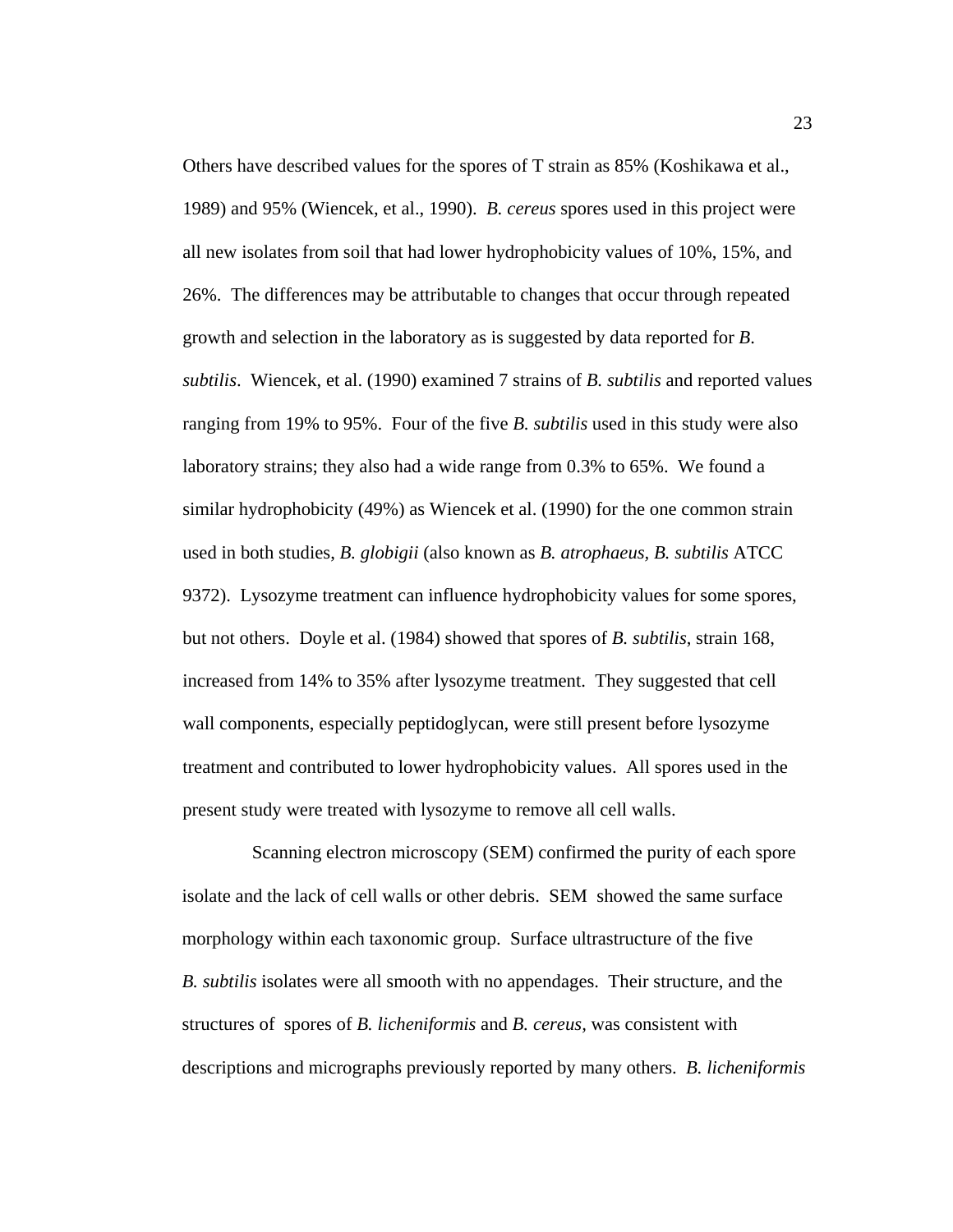spores were smooth with appendages and those of *B. cereus* were smooth with an exosporium. *Virgibacillus pantothenicus* was smooth with four prominent lateral ridges. To our knowledge, these are the only scanning electron micrographs of this species.

 Examination of spores with fluorescence spectroscopy showed two peaks for each isolate. One was a peak located at Ex 290 nm/Em 335 nm and the other was at Em 450 nm. Bronk and Reinisch (1993) also found two peaks of fluorescence in the same relative emission wavelength regions, Em 330 nm and Em 470 nm. They attributed the Em 330 nm peak to aromatic amino acids, primarily tryptophan, but they did not identify the source of fluorescence for the peak at Em 450 nm. Bronk and Reinisch (1993) reported similar fluorescence for spores of *B. subtilis, B. cereus, B. megaterium* and *Clostridium perfringens* using single excitation scans where the Em 330 nm peak was predominant. They suggested that total luminescence spectroscopy (TLS) should be used in the future to compare spore types. Using TLS we report here that spores were different with respect to (1) the excitation maxima for the Em 450 nm peak and  $(2 \& 3)$  in the relative intensities and ratios of the Em 335 and Em 450 peaks. The most hydrophilic spores had similar excitation optima for the Em 450 peak, between 360 nm to 370 nm, suggesting some relationship existed between hydrophobicity and fluorescence. Since the nature of fluorescence for this Em 450 nm peak has not been ascribed to a particular molecule(s), the relationship between surface charge (e.g. hydrophobicity) and fluorescence remains unknown. All spores of *B. cereus* had a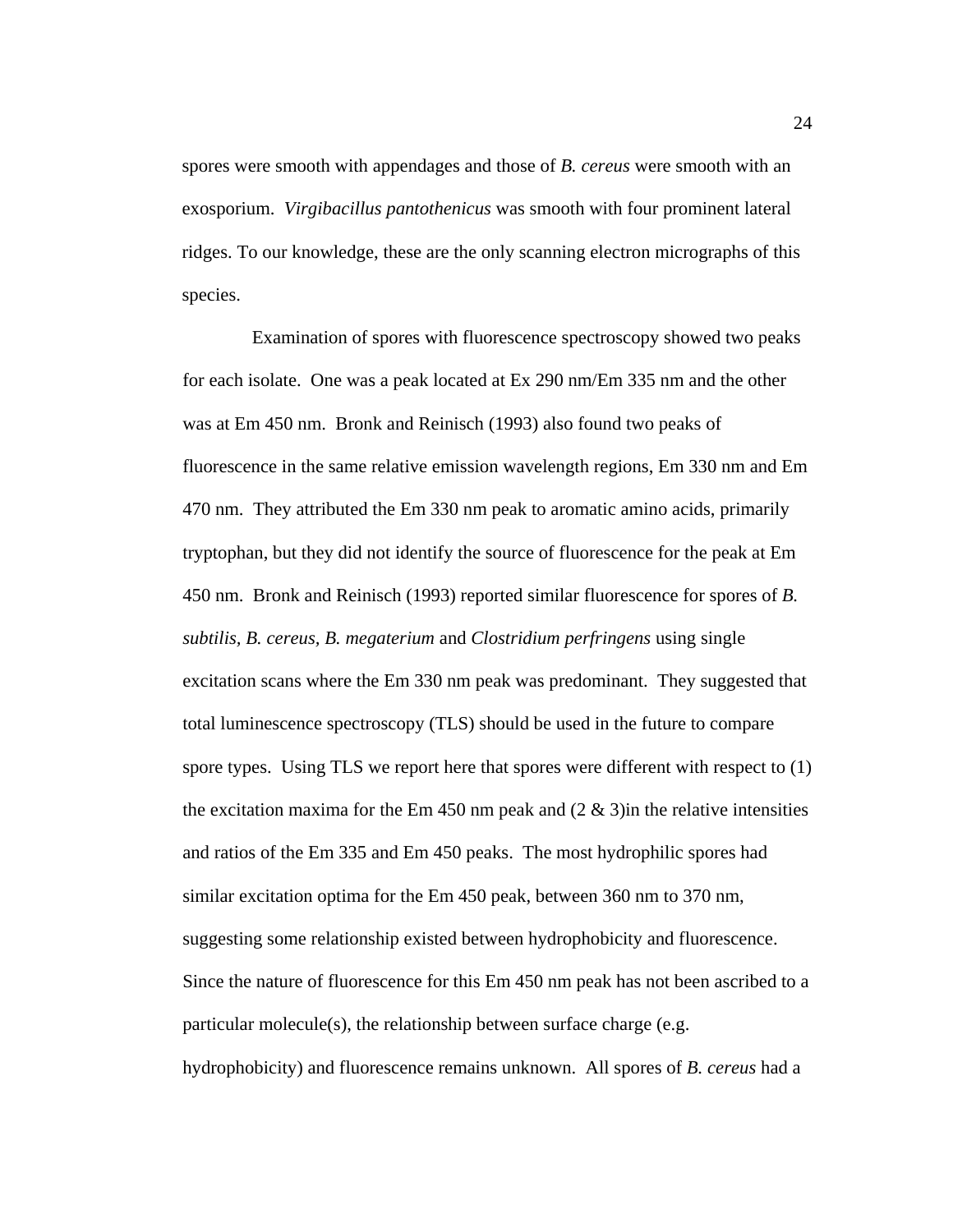higher fluorescence emission at 335 nm than at 450 nm with a ratio of approximately 10:1. Fluorescence peak ratios, like Em 335/Em 450, could prove to be valuable indicators of spore identity for *B. anthracis* since it is part of the *B. cereus* Group.

These data also demonstrated a relationship between taxonomic identity and hydrophobicity. There was a strong correlation between taxonomy and hydrophobicity within the soil isolates ( $R^2 = 0.8$ ) but not between laboratory isolates. Doyle et al. (1984) suggested that in order to isolate spores from vegetative cells, adherence to hydrophobic surfaces may be a valuable tool. The data reported here suggest that in order to isolate spores from vegetative into hydrophobic materials (e.g. hexadecane) will be a good method to help isolate and concentrate spores from complex environmental samples.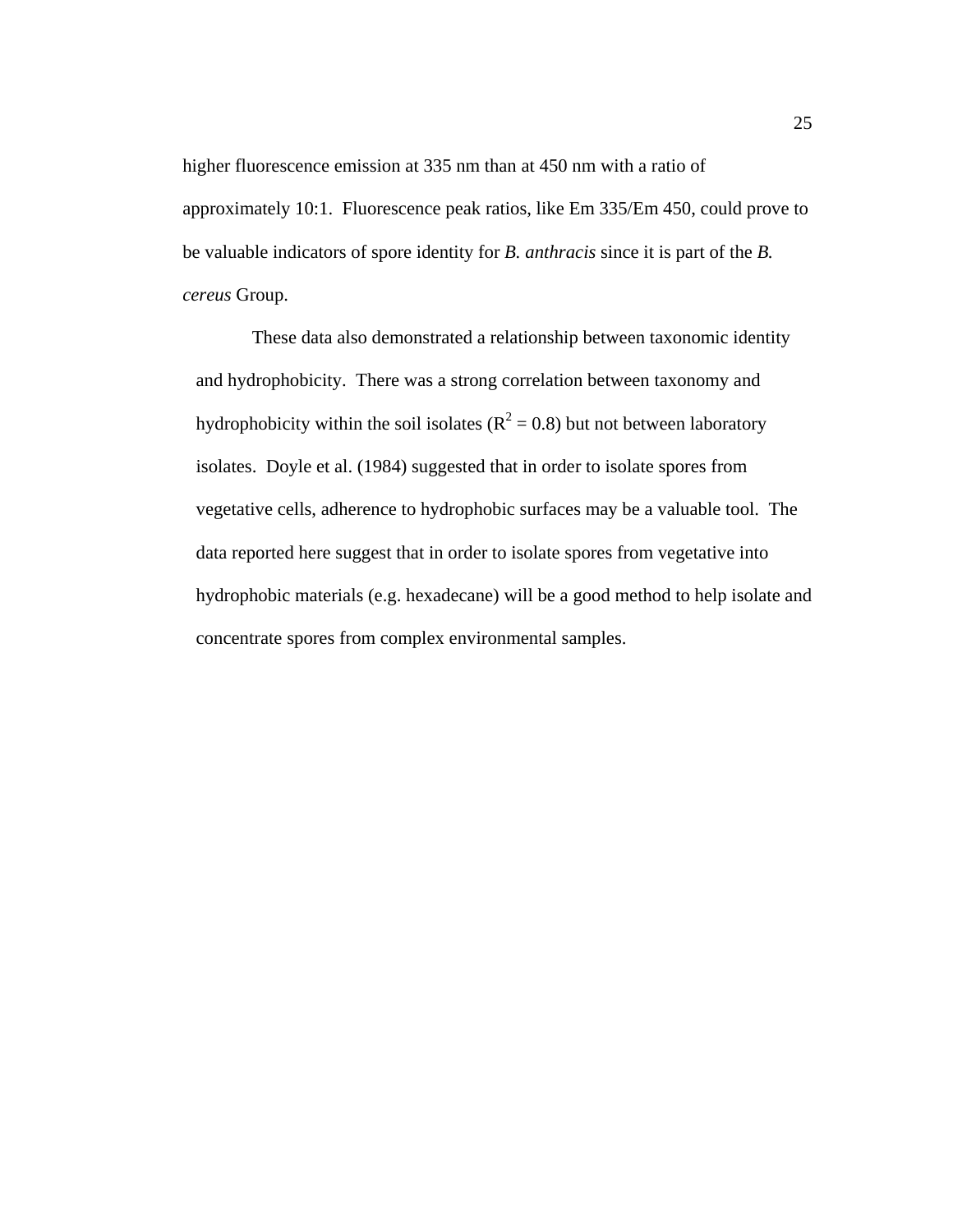#### **REFERENCES**

Balser, T., Kirchner, J., Firestone, M. 2002. Methodological variability in microbial community level physiological profiles. Soil Science Society of America Journal 66: 519-523.

Boone, D., Castenholz, R., Editors. 2001. Bergey's Manual of Systematic Bacteriology, Second Edition, Vol. 1. The Archaea and the Deeply Branching and Phototrophic Bacteria. New York: Springer-Verlag. 58, 64, 162-3 p.

Briandet, R., Meylheue, T., Maher, C., Bellon-Fontaine, M. 1999. *Listeria monocytogenes* Scott A: Cell Surface Charge, Hydrophobicity and Electron Donor and Acceptor Characteristics under Different Environmental Growth Conditions. *Applied and Environmental Microbiology.* 65(12): 5328-5333.

Bronk,B., Reinisch, L. 1993. Variability of Steady-State Bacterial Fluorescence with Respect to Growth Conditions. *Applied Spectroscopy*. 47(4): 436-40

Cano,R., Borucki,M. 1995. Revival and Identification of Bacterial Spores in 25 to- 40-Million-Year-Old Dominican Amber. *Science* 268: 1060-1064.

Centers for Disease Control and Prevention, (CDC) 2002. *Bacillus anthracis* Aerosolization Associated with a Contaminated Mail Sorting Machine. www.cdc.gov/ncidod/eid/vol8no10/02-0356.htm. Accessed 2002 October 21.

Centers for Disease Control and Prevention, (CDC). 2001. Basic Laboratory Protocols for the Presumptive Identification of *Bacillus anthracis.*  www.health.state.nd.us/healthalert/AnthraxlabProtocols.pdf. Accessed 2004 February 26.

Christie, J., McNab, R., Jenkinson, H. 2002. Expression of fibronectin-binding protein FbpA modulates adhesion in *Streptococcus gordonii*. *Microbiology*. 148: 1615-1625.

Doyle, R., Nedjat-Haaien, F., Singh, J. 1984 . Hydrophobic Characteristics of *Bacillus* Spores. *Current Microbiology.* 10: 329-332.

Driks, A. 2002. Maximum shields: the assembly and function of the bacterial spore coat. *Trends in Microbiology* 10 (6): 251-254.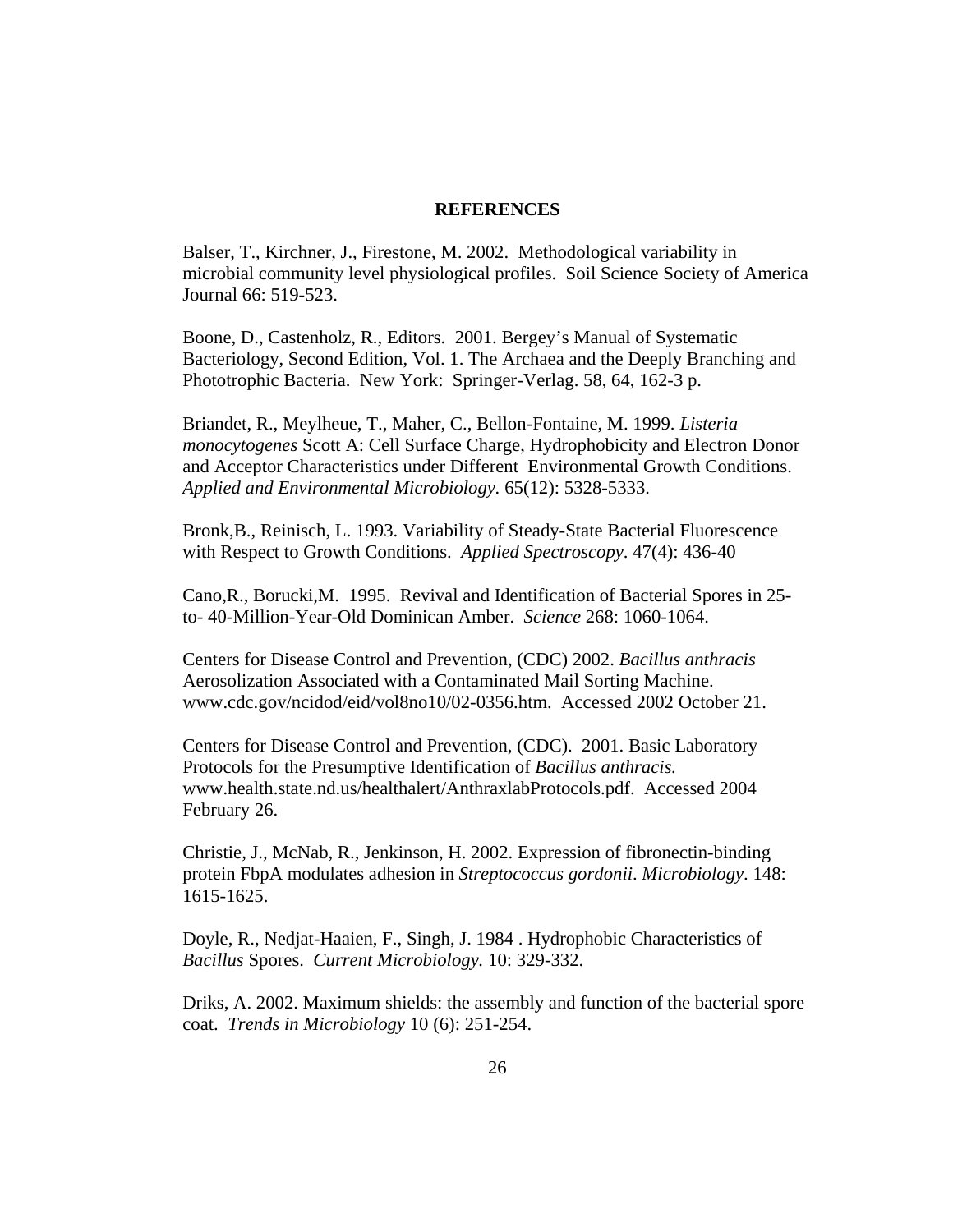Gamo, M., Shoji, T. 1999. A Method of Profiling Microbial Communities Based on a Most-Probable Number Assay that Uses BIOLOG Plates and Multiple Sole Carbon Sources. *Applied and Environmental Microbiology* 65(10): 4419-4424.

Hanesn,B., Leser,T., Hendriksen, N. 2001. Polymerase chain reaction assay for the detection of *Bacillus cereus* group cells. *FEMS Microbiology Letters* 202: 209-213.

Heyndrickx,M., Lebbe,L., Kersters,K., De Vos, P., Forsyth, G., Logan, N. 1998. *Virgibacillus*: a new genus to accommodate *Bacillus pantothenticus* (Proom and Knight 1950). Emended description of *Virgibacillus pantothenticus*. *International Journal of Systematic Bacteriology* 48:99-106.

Kolbert, C., Persing, D. 1999. Ribosomal DNA sequencing as a tool for identification of bacterial pathogens. *Microbiology* 2:299-305.

Koshikawa,T., Yamazaki,M., Yoshimi,M., Ogawa,S., Yamada,A., Watabe,K., Torii, M. 1989. Surface Hydrophobicity of Spores of *Bacillus* spp. *Journal of General Microbiology* 135:2717-22.

Kotiranta, A., Haapasalo, M., Kari, K., Kerosuo, E., Olsen, I., Sorsa, T., Meurman, J., Lounatmaa, K. 1998. Surface Structure, Hydrophobicity, Phagocytosis and Adherence to Matrix Proteins of *Bacillus cereus* Cells with and without the Crystalline Surface Protein Layer. *Infection and Immunity.* 66(10): 4895-4902.

Kuske, C., Banton, K., Adorada, D., Stark, P., Hill, K., Jackson, P. 1998. Small-Scale DNA Sample Preparation Method for Field PCR Detection of Microbial Cells and Spores in Soil. *Applied and Environmental Microbiology* 64(7): 2463-2472.

Lakowicz, J., 1999. Principles of Fluorescence Spectroscopy, Second Edition, New York: Kluwer Academic/Plenum Publishers. 64 p.

Madigan, M., Martinko,J., Parker, J. 2000. Brock Biology of Microorganisms, Ninth Edition. Upper Saddle River, NJ: Prentice Hall. 307 p.

Moat, A., Foster, J. 1995. Microbial Physiology, Third Edition, New York: Wiley-Liss, Inc. 549 p.

Riesenman, P., Nicholson, W. 2000. role of the Spore coat Layers in *Bacillus subtilis* spore Resistance to Hydrogen Peroxide, Artificial UV-C, UV-B, and Solar UV Radiation. *Applied and Environmental Microbiology* 66(2): 620-626.

Rosen, D., Sharpless, C., McGown, L. 1997. Bacterial Spore Detection and Determination by Use of Terbium Dipicolinate Photoluminescence. *Analytical Chemistry* 69(6): 1082-1085.